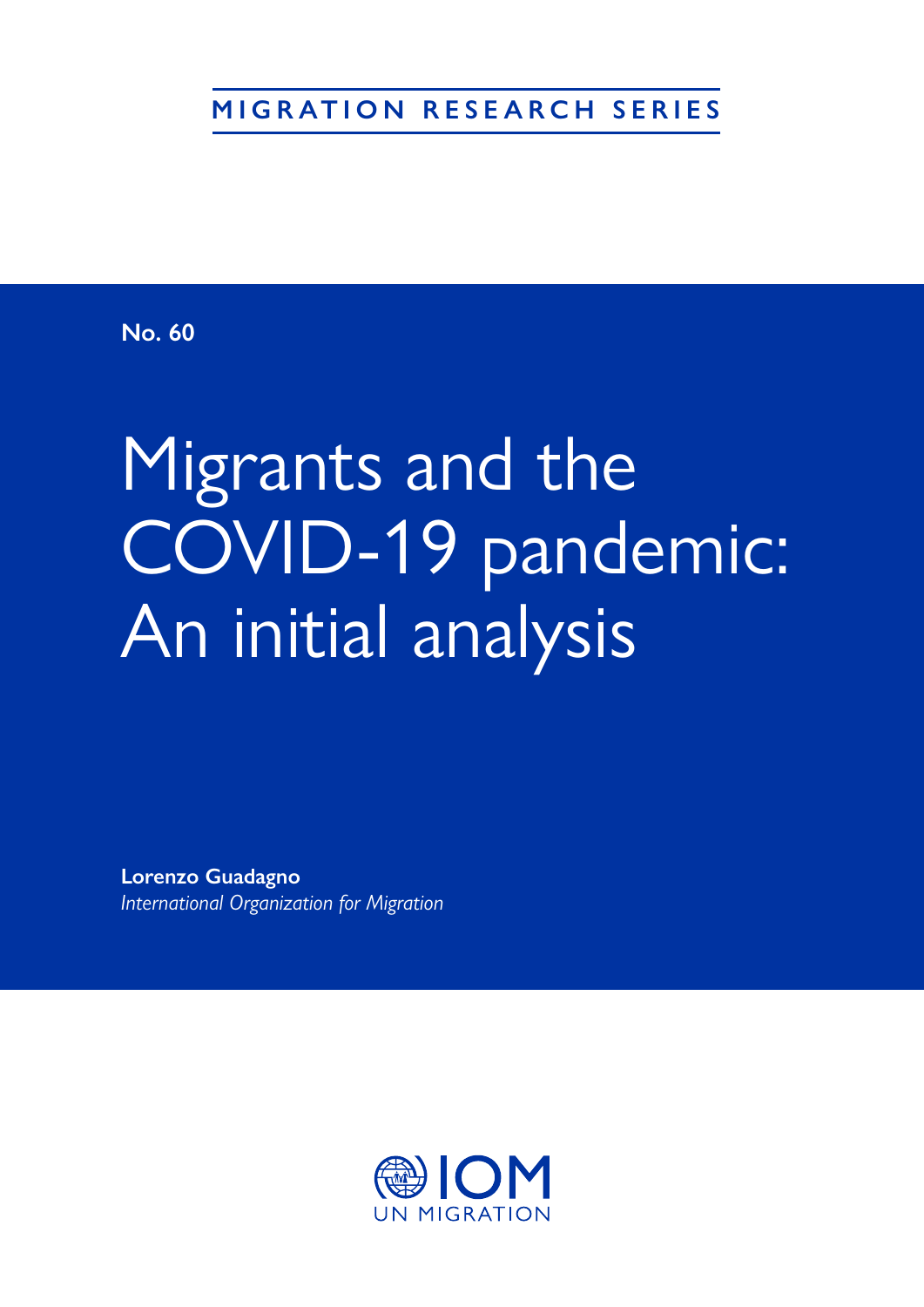The opinions expressed in the report are those of the authors and do not necessarily reflect the views of the International Organization for Migration (IOM). The designations employed and the presentation of material throughout the report do not imply expression of any opinion whatsoever on the part of IOM concerning legal status of any country, territory, city or area, or of its authorities, or concerning its frontiers or boundaries.

IOM is committed to the principle that humane and orderly migration benefits migrants and society. As an intergovernmental organization, IOM acts with its partners in the international community to: assist in the meeting of operational challenges of migration; advance understanding of migration issues; encourage social and economic development through migration; and uphold the human dignity and well-being of migrants.

Publisher: International Organization for Migration 17 route des Morillons  $PO$  Box 17 1211 Geneva 19 Switzerland Tel.: +41 22 717 9111 Fax: +41 22 798 6150 Email: hq@iom.int Website: www.iom.int

This publication has been issued without formal editing by IOM.

ISBN 978-92-9068-833-4 (PDF) © 2020 International Organization for Migration (IOM)

\_\_\_\_\_\_\_\_\_\_\_\_\_\_\_\_\_\_\_\_\_\_\_\_\_\_\_\_\_\_\_\_\_\_\_\_\_\_\_\_\_\_\_\_\_

\_\_\_\_\_\_\_\_\_\_\_\_\_\_\_\_\_\_\_\_\_\_\_\_\_\_\_\_\_\_\_\_\_\_\_\_\_\_\_\_\_\_\_\_\_

All rights reserved. No part of this publication may be reproduced, stored in a retrieval system, or transmitted in any form or by any means, electronic, mechanical, photocopying, recording, or otherwise without the prior written permission of the publisher.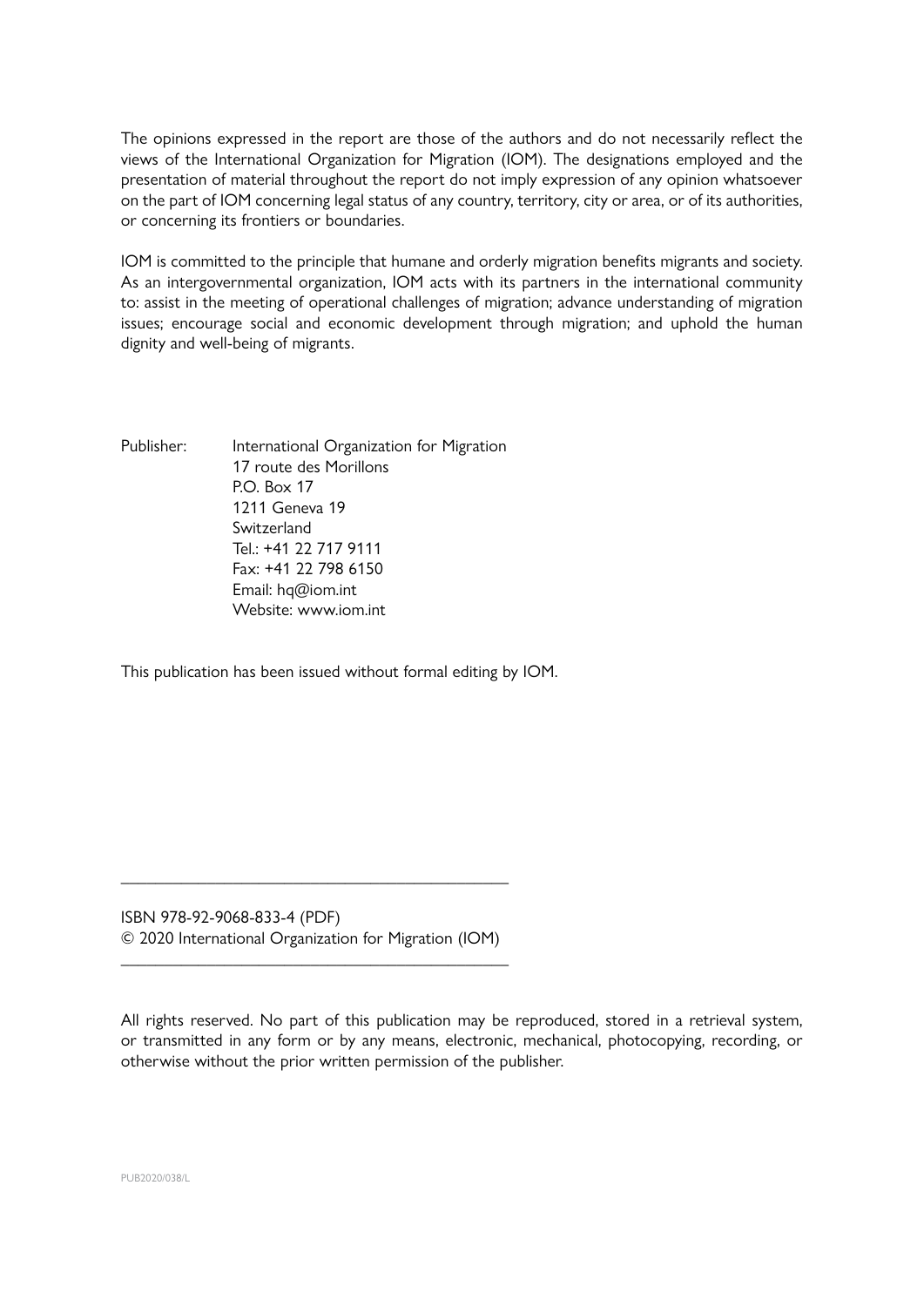# Migrants and the COVID-19 pandemic: An initial analysis

**Lorenzo Guadagno**  *International Organization for Migration* 

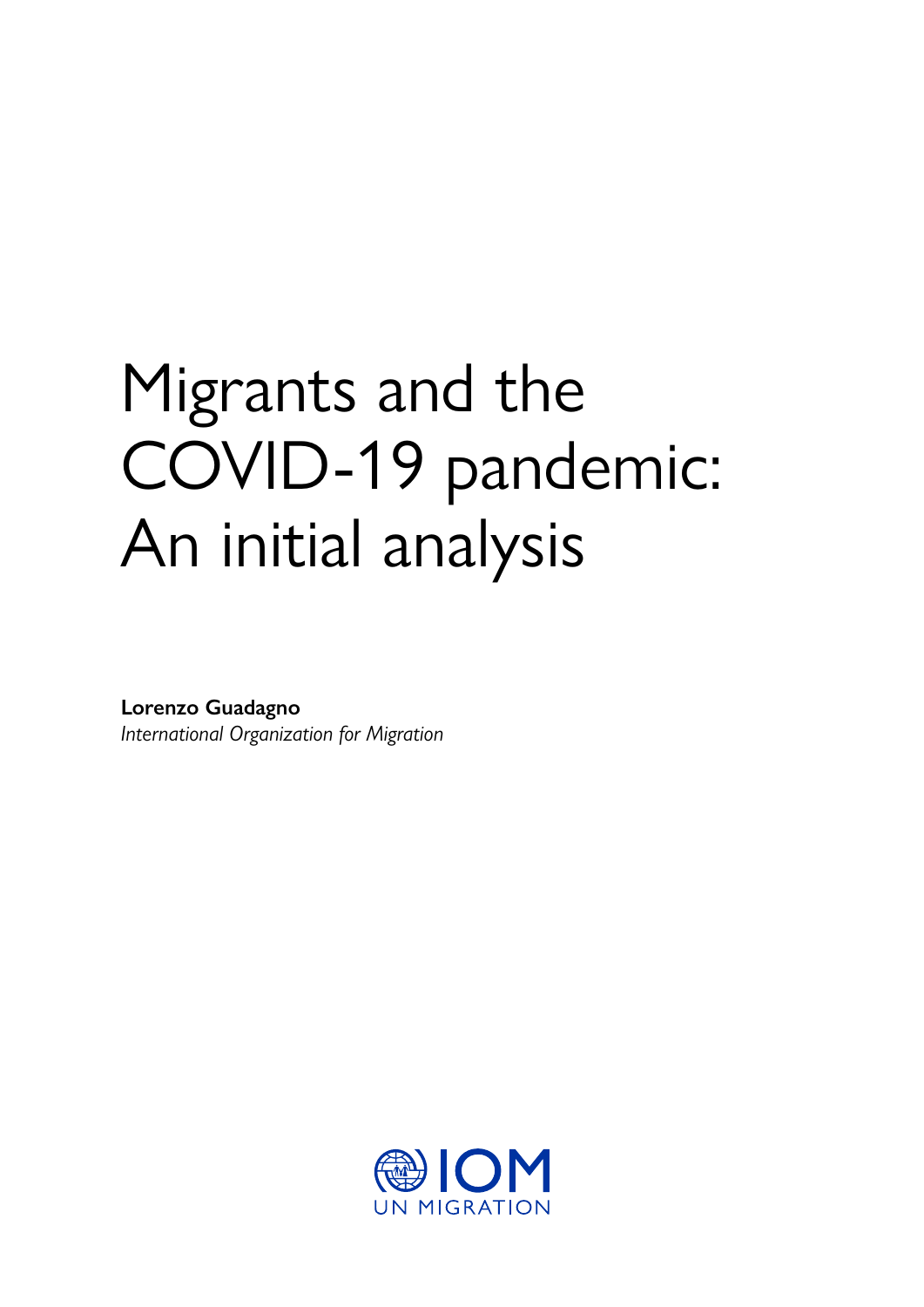# **Introduction**

COVID-19 has emerged in a world tightly connected by local and international population movements, with more people moving for work, education and family reasons, tourism and survival than ever in the past (Skeldon, 2018). Intense population movements, in particular of tourists and business workers, have been a key driver of the global spread of the outbreak (Hodcroft et al., 2020 and 2018). The pandemic cannot as such be attributed to migration (Banulescu-Bogdan et al., 2020).

At the same time, the presence and movements of migrants<sup>1</sup> are fundamental demographic, social, cultural and economic dynamics shaping the local contexts that the pandemic is affecting. For societies and communities all around the world, accounting (or not) for migrants in COVID-19 response and recovery efforts will affect the crisis' trajectories. Inclusive public health efforts will be crucial to effectively contain and mitigate the outbreak, reduce the overall number of people affected, and shorten the emergency situation (Berger et al., 2020). Mitigating the economic, social and psychological impacts of the outbreak (as well as relevant response measures) on all affected persons will allow for swifter recovery.

This paper analyzes the specific ways migrants have been affected by the pandemic and presents a diversity of measures adopted in migrants' host and home countries to prevent, mitigate and address its negative impacts. By doing so, it aims to provide insights for more inclusive and effective COVID-19 policies and operations.

The paper first looks at migrants' presence in selected countries and locations that have been heavily affected by the pandemic in its initial stages. It then provides an analysis of the conditions that make different migrant groups specifically vulnerable to the health and socioeconomic impacts of the outbreak, highlighting examples of migrant-inclusive interventions rolled out by governmental and non-governmental actors. This includes exploring the specific challenges migrants have encountered because of restricted international mobility linked with COVID-19 prevention and mitigation efforts, and of mounting xenophobia in communities all around the world. The paper then looks at how migrants' individual suffering is translating in systemic effects for host and home communities in order to draw conclusions on the effective inclusion of migrants in COVID-19 response and recovery.

The paper provides an analysis of initial, and rapidly evolving, trends and patterns, relying on anecdotal evidence from different countries and an expanding body of not fully reliable nor comparable data. As such, it does not provide any definitive, comprehensive, or context-specific recommendation. As the pandemic expands into new areas with different migration profiles, as new response and recovery measures are rolled out, and as longer-term, secondary impacts emerge, different risks and resources will be more or less relevant for migrants, and different measures will become available to their origin and receiving societies. Further, complementary analysis will be warranted over time – noting however that experiences and practices from past emergencies, both health and non-health-related (MICIC Initiative, 2016), can help direct and inform theoretical and practical efforts to successfully include migrants in COVID-19 response and recovery.

The term "migrant" includes, for instance, migrant workers and members of their families, students, displaced persons, refugees and asylum seekers, irrespective of their status (IOM, 2019b).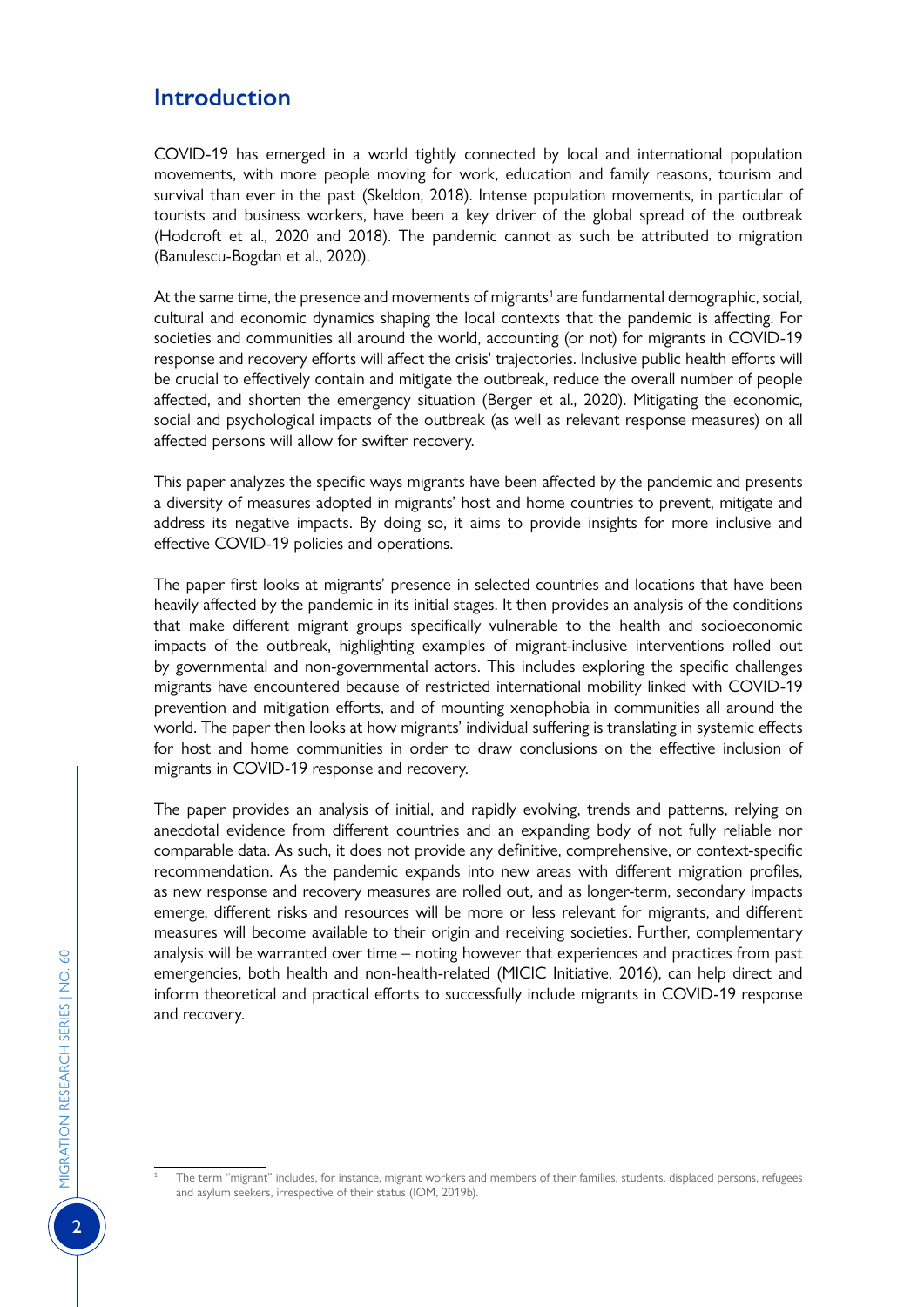# **Migrants' presence in COVID-19 hotspots**

Following the movement of people along busy commercial and touristic routes, COVID-19 has initially affected China's neighbouring countries, the United States and Europe. While the outbreak has since spread from these areas into other regions and back into East Asia, these patterns have resulted in many of the world's wealthiest and best-connected countries bearing the brunt of the early health impacts of the pandemic. Geographic position, relative level of wealth and international connections also make these countries attractive destinations for migrant workers, international students, asylum seekers and refugees. As a consequence, migrants represent a substantial share of their population (IOM, 2019a), as shown by table 1. Moreover, the areas worst affected within many of these countries, such as the Lombardy region in Italy, New York, Madrid and Paris metropolitan areas respectively in the United States, Spain and France, and the Geneva/Vaud area in Switzerland, are all hubs of international economic and commercial networks, and political and cultural life and have a higher-than-average migrant presence.

| Country                    | deaths by<br><b>COVID-19</b> | population    | deaths/1 000<br>people | Stock of<br>international<br>migrants | $%$ of<br>international<br>migrants |
|----------------------------|------------------------------|---------------|------------------------|---------------------------------------|-------------------------------------|
| United States of America   | 23 068                       | 329 064 917   | 0.07                   | 50 661 149                            | 15.4                                |
| <b>Italy</b>               | 20 465                       | 60 550 075    | 0.34                   | 6 273 722                             | 10.4                                |
| Spain                      | 17 628                       | 46 736 776    | 0.38                   | 6 104 203                             | 13.1                                |
| France                     | 14 967                       | 65 129 728    | 0.23                   | 8 334 875                             | 12.8                                |
| United Kingdom             | 11 329                       | 67 530 172    | 0.17                   | 9 552 110                             | 14.1                                |
| Iran (Islamic Republic of) | 4.585                        | 82 913 906    | 0.06                   | 2 682 214                             | 3.2                                 |
| Belgium                    | 3 903                        | 11 539 328    | 0.34                   | 1981919                               | 172                                 |
| Germany                    | 3 043                        | 83 517 045    | 0.04                   | 13 132 146                            | 15.7                                |
| <b>Netherlands</b>         | 2823                         | 17 097 130    | 0.17                   | 2 282 791                             | 13.4                                |
| Switzerland                | 1 1 3 8                      | 8 5 9 1 3 6 5 | 0.13                   | 2 572 029                             | 29.9                                |

Table 1: Number of deaths by COVID-19 and international migrant stock in 10 countries particularly affected by coronavirus, as at 13 April 2020

*Sources*: CSSE, 2020 (accessed 13 April 2020), UN DESA 2019a, 2019b.

The high proportion of migrants in these countries underscores the specific need for inclusion of migrants in COVID-19 response and recovery efforts. Societies that fail to appropriately ensure health care, assistance and access to essential rights to such large population groups will be less able to effectively contain the outbreak, and will likely see a higher overall number of people affected, and a longer-lasting emergency situation. Insufficient inclusion of migrant workers in otherwise successful early containment efforts, for instance, has led to fears of a second wave of infection in Singapore. Over 200 of the total 287 people newly affected throughout the country on 9 April were migrants living in the city's dormitories. The spike led to renewed closures, quarantines, and mobility restrictions (Ng, 2020; Beech, 2020). Similarly, societies that cannot mitigate the economic, social and psychological impacts of the outbreak and related response measures on all communities will be less able to recover effectively and will likely face heavier direct and indirect long-term consequences.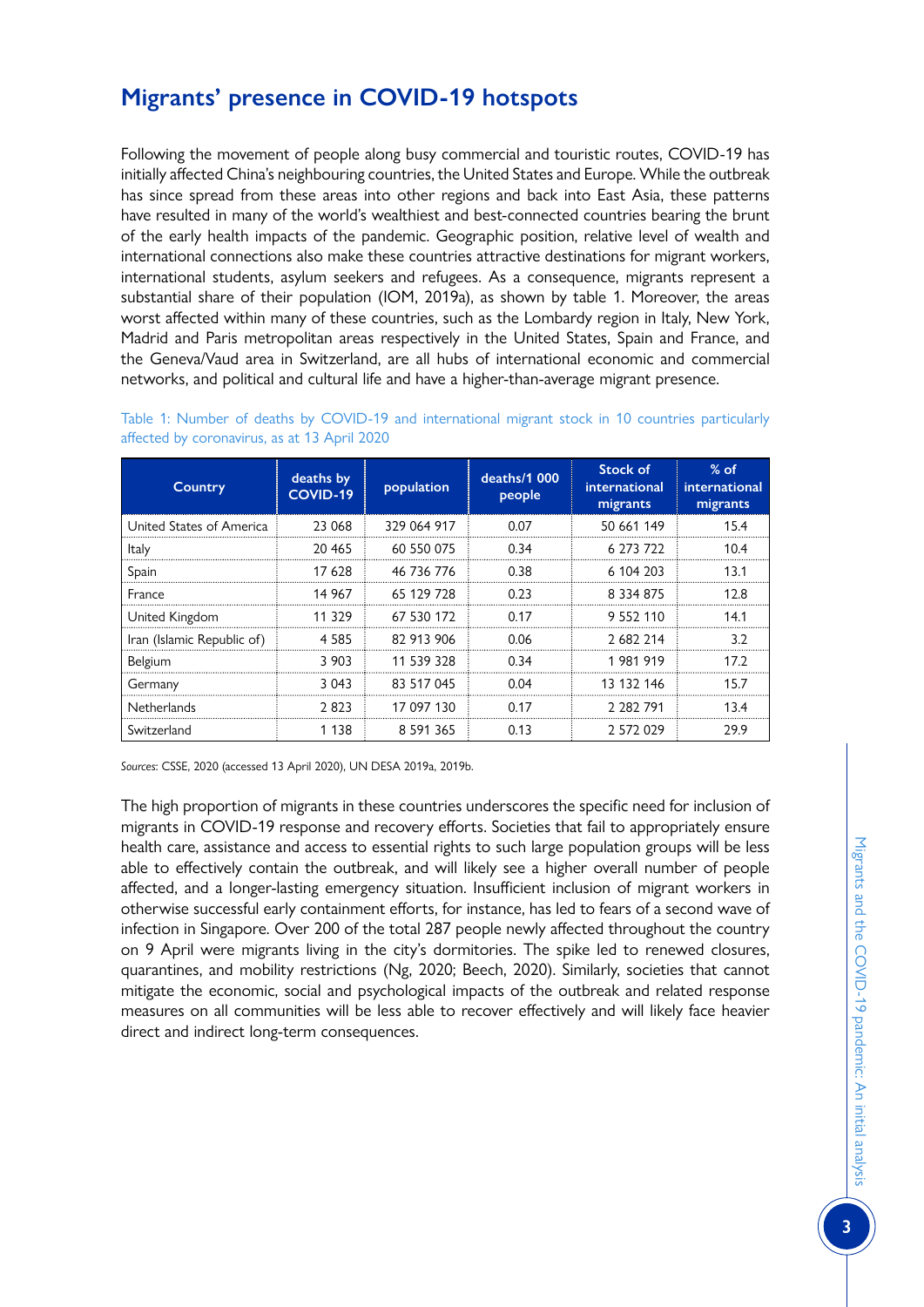# **Migrants' vulnerability to COVID-19: Challenges and responses**

As in many other crises, migrants may be particularly vulnerable to the direct and indirect impacts of COVID-19. Their ability to avoid the infection, receive adequate health care and cope with the economic, social and psychological impacts of the pandemic can be affected by a variety of factors, including: their living and working conditions, lack of consideration of their cultural and linguistic diversity in service provision, xenophobia, their limited local knowledge and networks, and their access to rights and level of inclusion in host communities, often related to their migration status (Liem et al., 2020 and table 2).

#### Table 2: Overview of migrants' vulnerability to COVID-19

| Recurring conditions of vulnerability                                                                                                                                                                                                                                                                                                                                | Increased likelihood of:         |  |
|----------------------------------------------------------------------------------------------------------------------------------------------------------------------------------------------------------------------------------------------------------------------------------------------------------------------------------------------------------------------|----------------------------------|--|
| Limited awareness of recommended prevention measures, including due to<br>linguistic barriers<br>Inability to respect social distancing in crowded, multigenerational homes<br>Reliance on public transportation<br>Continued exposure in close contact professions<br>Limited access to key hygiene items<br>Limited personal protective equipment in the workplace | Contracting COVID-19             |  |
| Lack of entitlement to health care and deprioritization in service provision<br>Lack of access to facilities in underserved locations<br>Limited awareness of options or right to receive health care<br>Language barriers hindering communication with providers<br>Unwillingness to come forward for assistance due to fear of arrest and/or<br>stigmatization     | Not accessing appropriate care   |  |
| Pre-existing pulmonary/respiratory issues due to travel and living conditions<br>Physical weathering<br>Inability to access timely assistance                                                                                                                                                                                                                        | Showing severe symptoms          |  |
| Restrained living and outside space during lockdowns<br>Isolation and inability to communicate<br>Obstacles to proper burial of deceased ones<br>Anxiety linked with being stranded, potentially arrested or victim of<br>xenophobic acts                                                                                                                            | Suffering psychosocial impacts   |  |
| Discontinued provision of basic assistance and integration services<br>Loss of precarious, unprotected job<br>No inclusion in COVID-19 income support schemes, housing provision<br>programmes or rental subsidies/exemptions<br>Inability to maintain regular migration status                                                                                      | Livelihood and income insecurity |  |

*Source*: Author's own elaboration.

These challenges, and related conditions of vulnerability, are shared with many citizens. Internally displaced persons in camps and non-camp settings, slum dwellers and homeless persons may also have limited ability to respect social distancing and hygiene practices (Sanderson, 2020; Sobecki, 2020). All gig economy and workers in the informal economy may face sudden income loss (Kinyanjui, 2020). People from poorer, marginalized communities will generally have limited access to health care. Evidence is indeed showing that socioeconomic conditions affect COVID-19 impacts for both migrants and citizens: members of ethnic minorities have been found to be overrepresented among the people who have been infected and hospitalized and who died from COVID-19, as well as those with insufficient food and financial security (Devakumar et al., 2020; ICNARC, 2020; Mays and Newman, 2020).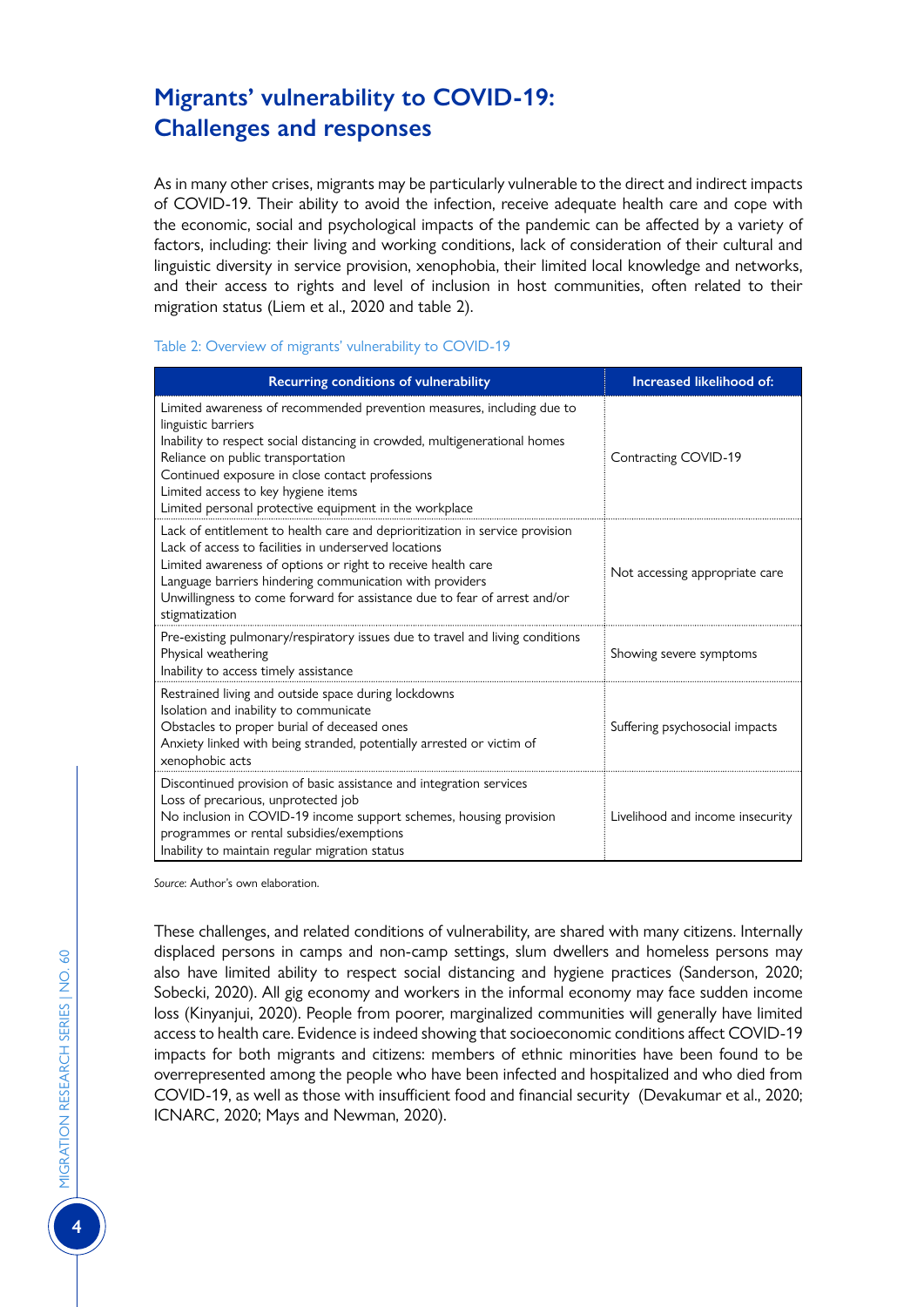Migrants' specific patterns of vulnerability often lie at the intersection of class, race and status: migrants are overrepresented in low-income and discriminated minorities, and encounter unique sets of challenges linked with their lack of entitlement to health care, exclusion from welfare programmes, and fear of stigmatization and/or arrest and deportation. While the lack of properly disaggregated data makes it difficult to quantify the specific impacts they suffer, some evidence of migrants being disproportionately affected has been recorded in certain locations (Bivand Erdal et al., 2020), and can be extrapolated for other contexts (see text box 1).

#### Text box 1: Local prevalence of COVID-19 and migrant presence in New York City

Income inequality and marginalization affect local patterns of COVID-19 prevalence. While positive cases have been recorded throughout New York City, most confirmed cases were in areas with the lowest median incomes, despite the limited local availability of testing. This is likely due to structural factors linked to living and working conditions preventing people from applying basic prevention and mitigation measures. Migrants are over-represented in many of these neighbourhoods: all but two of the 20 areas with the most confirmed cases in New York host over 30 per cent of foreign-born residents (above the city-wide average of 24%), with the top two (ZIP codes 11368 and 11373) home respectively to 60 and 67 per cent.

*Sources*: Buchanan et al., 2020; New York City Department of Health, 2020; US Census Bureau, 2018.

The following sections provide more details on key conditions compounding migrants' vulnerability to the impacts of COVID-19, focusing in particular on risk factors linked with their limited access to health care, living environments and economic insecurity, and examples of measures adopted to support more inclusive response efforts. The paper then looks at immigration issues, border closures and lockdowns, and mounting xenophobia as key elements exacerbating existing challenges.

# *Access to health services*

In many countries, migrants, especially when in an irregular situation or on short-term visas, do not enjoy equal access to health care as citizens, and might not be covered for COVID-19 treatment (Collins, 2020; KFF, 2020; Vearey et al., 2019). Even where they are entitled to relevant services, language barriers, limited knowledge of the host context or prioritization of citizens may result in insufficient access to health care. Migrants are less likely to have access to general practitioners, and therefore tend to have limited access to preventive care and instead rely on hospitals (University of Maryland School of Medicine, 2017), which is both more difficult and riskier as emergency services are saturated with COVID-19 patients. Furthermore, irregular migrants may fear being reported to the immigration authorities and deported if they seek assistance, which may reduce their willingness to come forward for screening, testing, contact tracing or treatment (D'Ignoti, 2020; Jordan, 2020).

Lack of awareness of locally recommended prevention measures, overreliance on informal communication channels, or adherence to culture-specific customs and practices can result in migrants adopting behaviours that put them and their communities at increased risk of transmission (Arfaat, 2020). In conjunction with increased likelihood to be affected by respiratory diseases linked with their travel or living conditions, these factors make some migrants highly vulnerable to the direct health impacts of COVID-19 (Holguin et al., 2017).

Furthermore, national and local authorities do often not have a precise picture of the number and distribution of migrants in their jurisdiction. This hinders their inclusion in public health efforts and makes it challenging to gather precise information on affected individuals, as well as monitor and trace the course of the outbreak (see text box 2). More effective tracing programmes, instead, rely on close surveillance of the whole population (Won Sonn, 2020).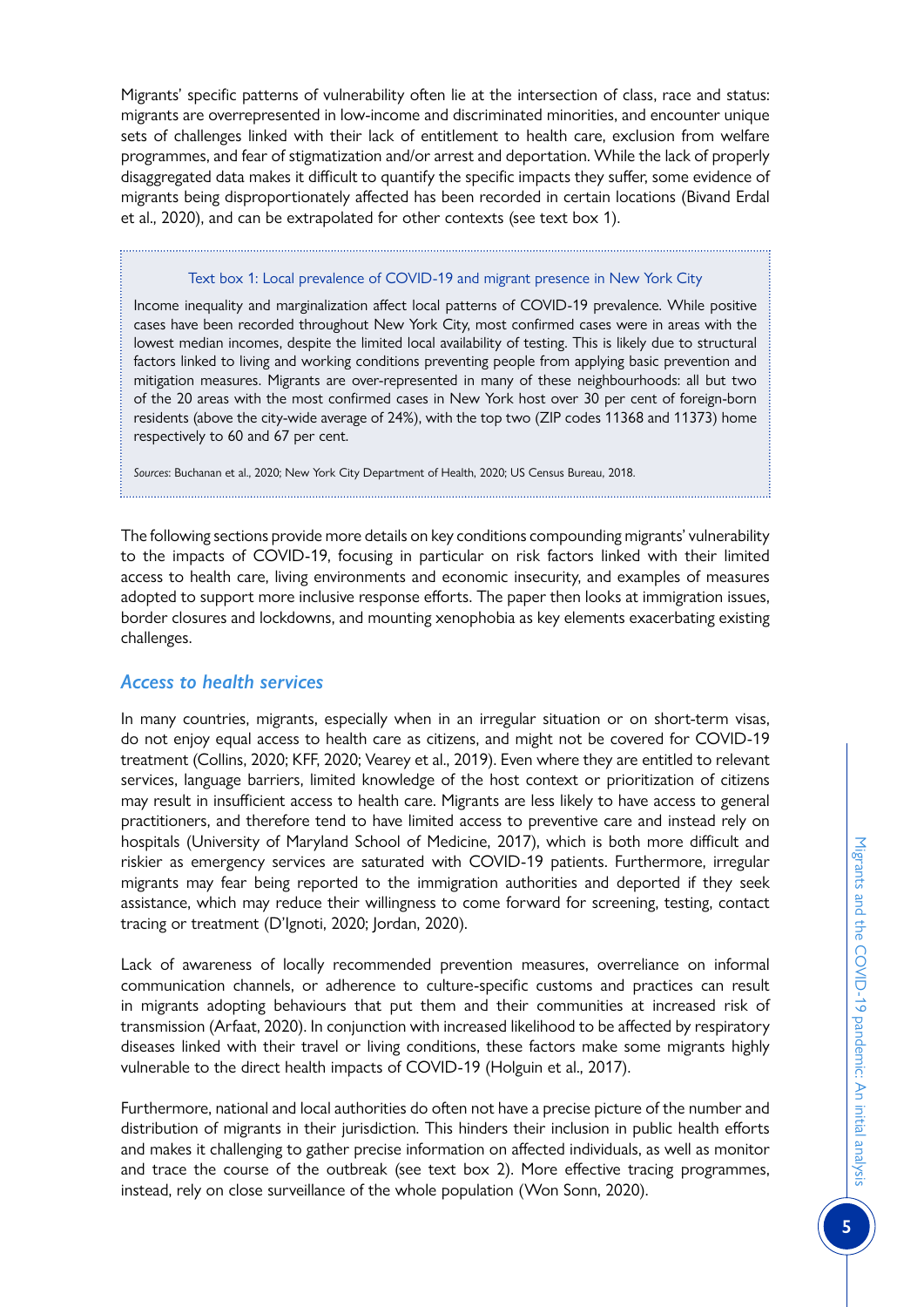#### Text box 2: Obstacles to tracing migrants in Malaysia

A milestone for the spread of COVID-19 in the Kuala Lumpur area was a religious gathering between 27 February and 1 March where hundreds of people were infected. The event was attended by 14,000 people, including thousands regular and irregular migrants from all over South-East Asia. Lack of knowledge on these communities and inability to effectively communicate with them slowed down the Government's contact tracing efforts. Lack of trust in a system that requires doctors to report undocumented patients, migrants hesitated to come forward despite repeated calls and even after the Government repelled relevant regulations.

*Sources*: Reuters, 2020a; Chan, 2020.

Ensuring that all groups of migrants, regardless of their status, have access to health care is a necessary condition for effective responses to the COVID-19 outbreak (WHO Europe, 2020). Many countries were either providing universal health coverage before the start of the pandemic or have removed obstacles hindering migrants' access to COVID-19 testing and treatment since then (Ontario, Ministry of Health, 2020; Samuels, 2020). This includes offering language and culture-appropriate, affordable options (including through telehealth), and account for migrants' specific needs (such as the need to communicate with distant relatives) in the provision of relevant services (ANSA, 2020a). This also requires making screening and testing capacity, and health-care provision, available in marginal areas, for instance by setting up mobile medical facilities in key workplaces or neighbourhoods (New York state, Governor A.M. Cuomo, 2020).

Many actors have supported these approaches through outreach efforts that convey translated, easy-to-understand information on recommended practices, and entitlements and options to receive services (IOM, 2020a; Wallis, 2020). Information is conveyed more effectively through formal and informal channels migrants routinely use, in key locations in communities and along migration routes, and by individuals and organizations migrants know and trust (Reuters, 2020a; Al-Arshani, 2020). Circulation of official information on informal channels is also essential for countering misinformation (Arfaat, 2020).

Addressing trust barriers is a precondition for successfully including migrants in screening, contact tracing, and health-care provision efforts. Establishing firewalls between health-care provision and immigration enforcement can reduce migrants' fears to be arrested and deported if they come forward for assistance (Van Durme, 2017). This is particularly important at a time when individual data on people's health and mobility is being shared among diverse institutions for disease monitoring and control. As migrants are often more willing to turn towards (often nongovernmental) providers they know and trust, ensuring continuity of services of relevant facilities, through adequate regulations, staffing, and resourcing, can encourage them to look for timely assistance (MSF, 2020; Healthserve, 2020).

# *Living conditions*

In countries all over the world, migrants may live in overcrowded environments without adequate access to water and hygiene products, where respecting social distancing and other basic prevention practices, such as self-isolating in case of illness, is difficult. Formal and informal displacement sites (see text box 3), transit sites, and reception centres may present the most acute challenges, but workers' quarters in industrial and rural areas, and the low-income, underserved locations migrants often share with other marginalized groups of citizens show similar issues (Kluge et al., 2020; Dost, 2020). In the absence of systematic screening and tracing, the risk of a rapid spread of the disease is especially heightened in and around these sites. While potentially effective to contain the risk of infection, site closures or the lockdown and relocation of residents have at times worsened migrants' living conditions or abruptly restricted their ability to move, including their possibilities to access food, basic services and income (MEE, 2020; Pattisson, 2020; Tondo, 2020; Spinney, 2020).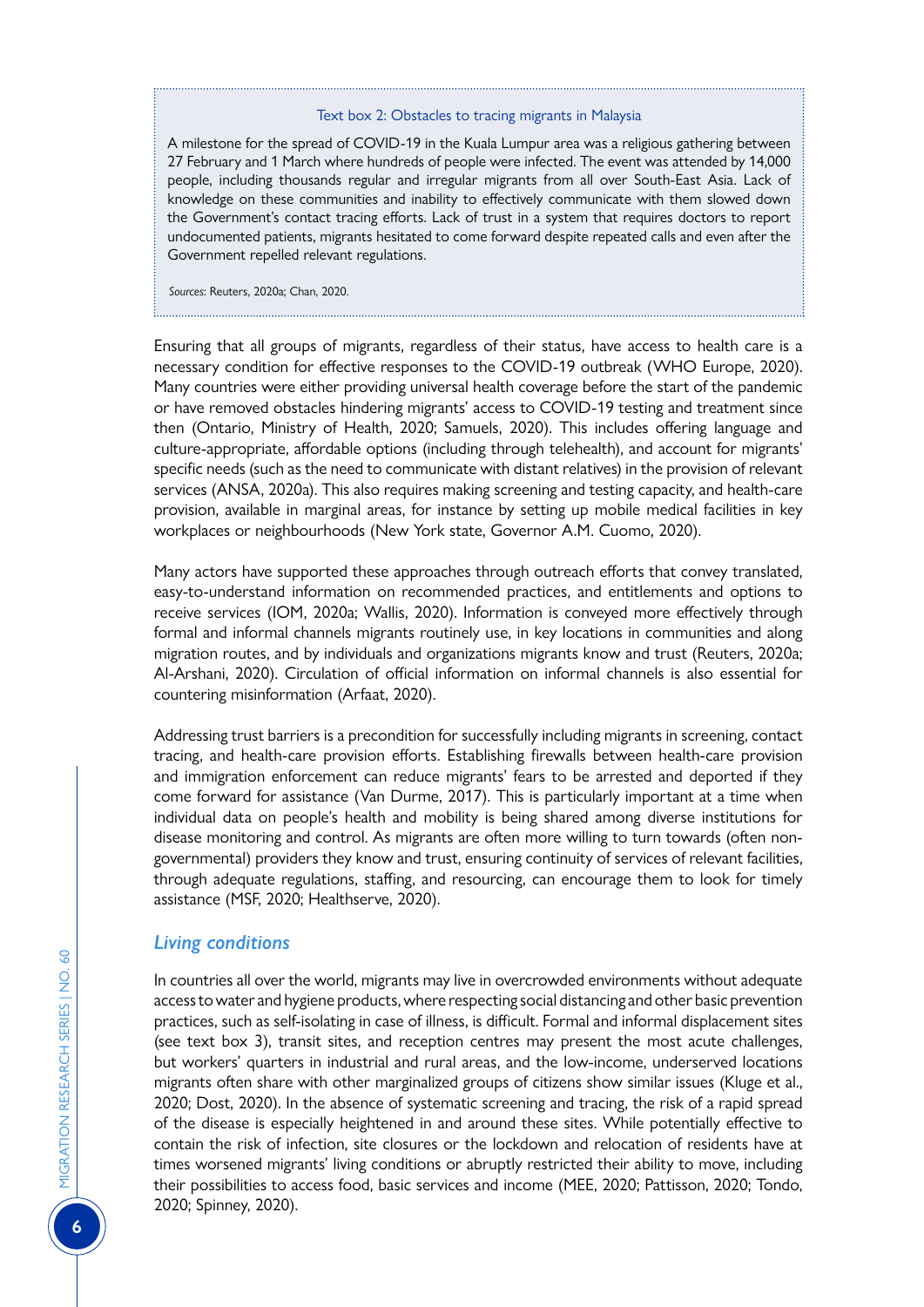#### Text box 3: Displaced persons and COVID-19

In the face of COVID-19, persons displaced internally and across borders are particularly at risk. Many who live in camps in Europe, Turkey or Mexico face the concrete possibility of an outbreak from highly affected areas, which would lead to a rapid spread of the infection in crammed facilities with limited hygiene and health-care services. Most of the world's 25.9 million refugees and 41.3 million internally displaced persons, however, are in countries that are only starting to be affected by the pandemic (such as Jordan, Lebanon or Bangladesh), and that might have very limited capacity for health-care provision due to protracted crises (such as the Syrian Arab Republic, Yemen and Libya). Persons who have been forced to leave their homes by the earthquake in Croatia and Cyclone Harold in the Pacific will face heightened health risks and compounded economic impacts throughout their displacement.

*Sources*: McAuliffe and Bauloz, 2020; IOM, 2020b; UNHCR, 2020a.

In parallel, through re-prioritization of funding and response capacities, reduced movement and level of access of key personnel, disruption of supply chains, and local limitations to public gatherings, COVID-19 has affected the delivery of services and assistance upon which many migrants rely for survival and well-being. Humanitarian service delivery in camp settings has become increasingly difficult (Bhuiyan, 2020; IOM, 2020b; Welsh, 2020), while many integration programmes have been interrupted (Wallis, 2020) and civil society-managed dormitories and community kitchens closed (Win, 2020). Lockdowns and closure of businesses have also translated in obstacles to using public spaces, community centres and private business, upon which migrants often rely for basic services (e.g. communications) and psychological well-being (Kelly et al., 2020). In this context, removing barriers preventing migrants' access to long-distance communications options can help reduce their isolation, improve their access to information and mitigate the psychosocial impacts they suffer as a consequence of the crisis (HRW, 2020).

To compound the above, there is a risk that migrants will be overlooked in COVID-19-response programmes aiming to support people's access to space for isolation and decent housing and living conditions – such as temporary accommodation in hotels or other facilities, rental subsidies or exemptions (Taylor, 2020). These obstacles are of particular concern because migrants, as other minority citizens, are more likely to live in multigenerational households, where infection of particularly fragile, older individuals, is more likely (Cohn and Passel, 2018).

Available responses to these challenges require including migrants in temporary housing programmes and improving living conditions and access to services in highly risky locations, such as transit sites, reception centres, labour camps and other underserved urban and rural locations. Decongestion and redistribution of migrants in appropriate sites (IOM, 2020c, Pascual, 2020), provision of protective equipment, hygiene and sanitary items, presence of medical personnel, strengthened surveillance activities and setting up isolation facilities can help reduce risks (IOM, 2020d; IFRC et al., 2020; Carabott, 2020; ANSA, 2020a).

# *Work and working conditions*

Exposure and vulnerability to COVID-19 are also shaped by people's work and working conditions. Migrants make up a disproportionate share of the workforce in sectors that have remained active throughout the crisis, such as agriculture, construction work, logistics and deliveries, personal care and health-care provision, garbage collection and cleaning services (see e.g. OECD, n.d.). Inability to work remotely, limited access to private transportation, physical proximity with coworkers and customers and lack of adequate protective equipment and hygiene options make these occupations particularly risky (Gelatt, 2020).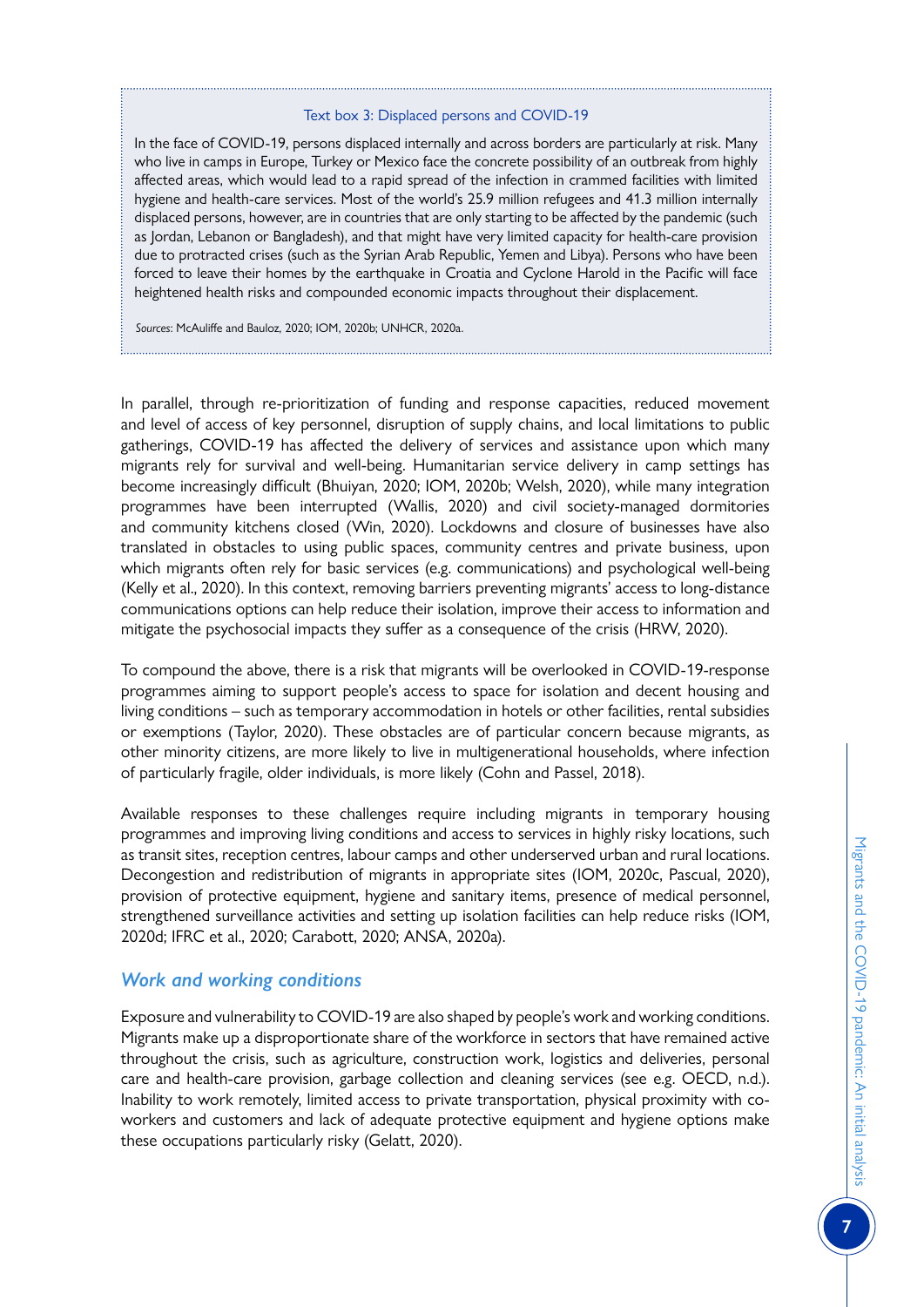In addition, migrants are often also over-represented in some of the industries hardest hit by the crisis, such as food services, non-essential retail or domestic work – or in the most precarious positions in any sector (e.g. in the gig economy, see also text box 4). These unprotected, undeclared positions will represent a substantial share of the millions of people COVID-19 has pushed and will push towards underemployment and unemployment - a group in which migrant workers are overrepresented (ILO, 2020; US Department of Labor). Loss or reduction of employment reflects on abrupt income loss, which, for lower-income households who have limited access to savings, translates in reduced consumption of essential items and products (Perez-Amurao, 2020; Crawford et al., 2020).

#### Text box 4: Migrant domestic workers and COVID-19

COVID-19 and related lockdowns have posed a specific set of challenges to migrant domestic workers. For some, workload has increased and free Sundays have been denied as the whole family is staying at home and is demanding more constant assistance. Others have been let go by employers confined at home, refusing contact with outsiders and/or have tested positive to COVID-19. Other domestic workers have reported being abused by employers sending them for errands without adequate protective equipment, or withholding salaries and documents.

*Sources*: Jordan and Dickerson, 2020; IOM-CREST, 2020.

At the same time, migrants are more likely to be excluded from welfare systems protecting workers who lose their jobs and incomes due to lockdown-related closure and failure of businesses, layoffs and reduction in working hours – often despite their disproportionate contribution to welfare systems (Vargas-Silva, 2019). They are often not entitled to guaranteed income, unemployment benefits, food vouchers, paid sick leave or even days off. Similarly, they might be excluded from relief and support packages governments are and will be rolling out in response to COVID-19 or deprioritized from assistance when resources are limited (Gelatt, 2020; Doherty et al., 2020; Polchi, 2020).

Migrants already working in exploitative conditions before the pandemic may have limited options to look for other jobs, limited ability to move internally or across borders, and limited savings available to cope with hardship (McCormack et al., 2015; Gavlak, 2020). In countries in which migration status is tied to a person's employer and job, workplace closure can also result in irregularity. Similarly, migrants who need to pay to renew their permits might not be able to do so if their income is reduced. Irregularity, in turn, further reduces entitlements to assistance and the availability of options for well-being, while it increases risks related and not related to COVID-19 (Nyein, 2020).

Due to these constraints, migrants might be forced to work despite growing health risks, and sometimes despite showing COVID-19 symptoms, or might be trapped in host locations without access to income, opportunities, and support (Quinley, 2020). Reducing these conditions of vulnerability requires ensuring access to safe working conditions, including adequate protective equipment, for all essential workers (IOM-CREST, n.d.). All migrants should also be granted access to COVID-19-related welfare programmes (e.g. unemployment insurance, housing assistance, food vouchers, rental subsidies). In the absence of nation-wide policies in this sense, local authorities can support assistance systems that include all local residents, regardless of status and nationality (Hopkins, 2020; Council of Europe, Intercultural Cities, 2020). Ensuring that relevant civil society actors can continue to provide basic services will be key to preserving their access to food, shelter and administrative support to apply for assistance (Informed Immigrant, 2020; NICE, 2020). Similarly, ensuring continued, affordable access to legal representation can help migrants be better protected against abuse and exploitation and more able to navigate immigration matters. While migrants' local and translocal networks provide some options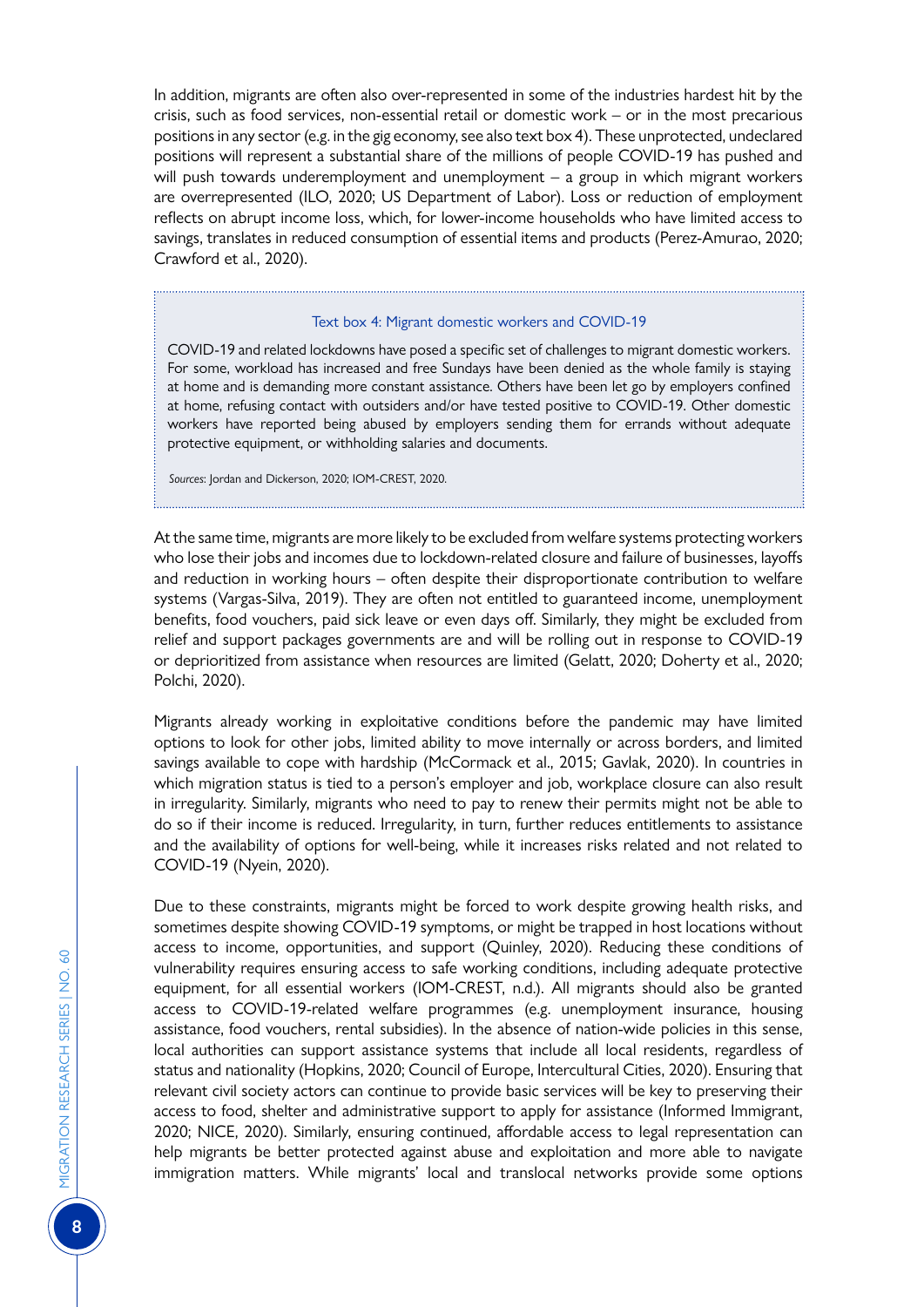for self-reliance and solidarity (Bauloz et al., 2019), in the context of generalized struggle and impoverishment might end up eroding longer-term well-being prospects.

# *The impact of borders closure*

Almost all countries have responded to the spread of COVID-19 closing borders and tightening immigration regimes (IOM, 2020e and f). As options for cross-border movements dwindle, incoming migrants and travellers are pushed back or quarantined at borders and forced to stay in informal, overcrowded and underserved transit sites, where they face threats to their health, dignity and survival (Yayboke, 2020). Border closures have made it virtually impossible for incoming asylum seekers to apply for international protection (Banulescu-Bogdanet al., 2020; Ahmed et al., 2020). International refugee resettlement operations have largely come to a halt due to increasing travel restrictions (IOM, 2020g), despite some limited initiatives for the resettlement/ relocation of unaccompanied minors (MacGregor, 2020). Refusal of relevant countries to grant a safe port to rescue vessels, and quarantines imposed to both migrants rescued at sea and the ships' crews of rescue vessels has further hindered rescue missions in the Central Mediterranean, increasing the risks migrants face in what was already the most dangerous crossing in the world (D'Ignoti, 2020; Le Monde and AFP, 2020).

People due to travel abroad, or already in transit through a third country when travel bans were adopted, have found themselves unable to reach their destination – as was the case for over 25,000 Filipino outbound workers (Perez-Amurao, 2020). These disruptions might have far reaching consequences for migrants and families who have borrowed money to pay recruiters and travel agents, only to find themselves unable to start a job and repay their debt. More generally, closed borders might push an increased number of people towards informal, more risky migration channels (Yayboke, 2020).

Conversely, thousands of migrants and travellers worldwide have been stranded in countries that closed their borders. Prolonged travel bans might result in many of them having to overstay their visa (Bernal, 2020). Migrants who were on home leave or travelling out of their host country (including for visa renewal) when the bans came into place might be unable to return to their job, their studies, their homes and families (Charles, 2020).

All over the world, lockdowns and border closure have sparked the return of migrants who have lost support and networks, employment options and ultimately the possibility of dignified living in places of destination due to the pandemic (see text box 5). Such movements create significant health risks both in migrants' home countries and communities and in locations in host and transit countries through which they travel (Chia and Poh, 2020).

Few countries have managed to avoid the complete limitation of internal and international movements by investing in testing, contact tracing and isolation measures (Normile, 2020). Selfquarantine systems for incoming migrants, and quarantine facilities which comply with basic standards and protection principles, can in any case help avoiding border closure and guarantee the application of the *non-refoulement* principle (UNHCR, 2020b).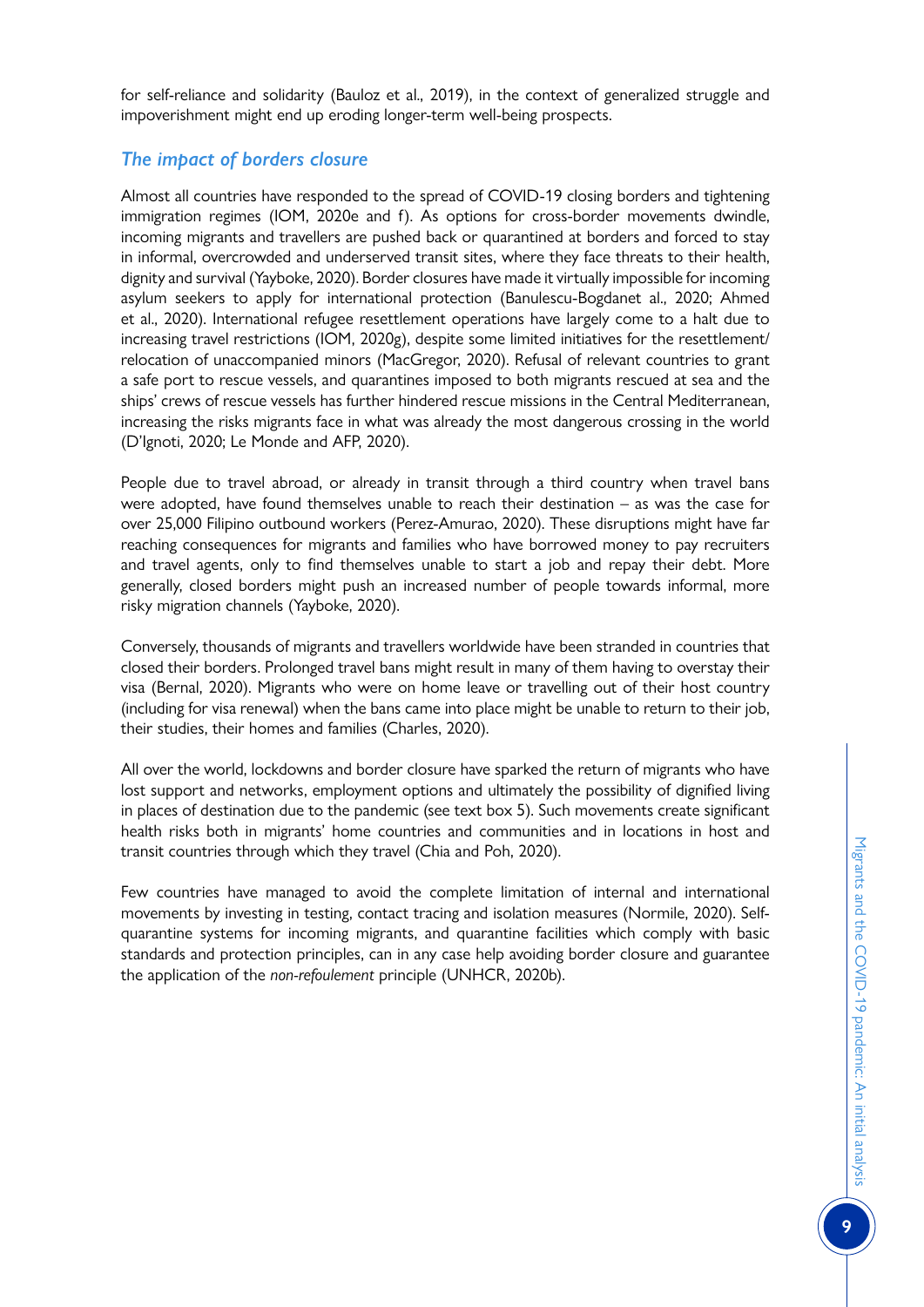#### Text box 5: COVID-19 and migrants' returns

Tens of thousands Lao, Vietnamese and Myanmar workers left Thailand when the Thai Government closed the country's borders. They crowded at bus stations and border posts, envisioning to cross borders irregularly and overwhelming the management capacity of authorities on both sides.

Over 115,000 Afghans have returned from the Islamic Republic of Iran between 8 and 21 March alone, despite borders being officially closed. Returnees, coming from one of the world's countries worst affected by COVID-19, completely overwhelmed the Afghan system's ability to provide screening and health services at borders and in Herat, already the country's worst-affected city.

Faced with increasing health risks and deteriorating conditions in their host countries, hundreds of Rohingyas and Venezuelans have been irregularly crossing borders back into respectively the Rakhine state and the Bolivarian Republic of Venezuela, despite continued potential for abuses and violence back home, and potential for COVID-19 infection.

*Sources*: Bangkok Post, 2020; Kit, 2020; Faizi and Zucchino 2020; Parkin Daniels and Phillips, 2020.

COVID-19-related travel restrictions and lockdowns also pose unique logistical, administrative and economic hurdles to operations to repatriate migrants to their home countries. Individuals in hard-to-reach locations and with limited consular presence are finding it extremely difficult to reach exit points and find onward transportation (Mzezewa, 2020; IOM, 2020h). Migrants have also found themselves stranded following the establishment of travel bans in their home countries. In fact, as of 9 April 2020, out of the almost 200 countries and territories imposing travel restriction for incoming passengers, only 97 provided exceptions for their own nationals abroad (IOM, 2020i).

In addition to setting up systems for repatriation of nationals abroad, including through collaborations with like-minded countries, home countries can also prepare for the return of migrants by setting up protocols for screening and testing at entry points and self-quarantining, quarantine facilities, personnel and equipment (The Jakarta Post, 2020). Home countries might also need to set up programmes both to assist the families of migrants affected by COVID-19 while abroad and support the reintegration of returnees.

# *Risks stemming from immigration policies and their enforcement*

In some countries, migrants are still being requested to comply with administrative requirements for status determination, visa application and renewal. However, respecting procedures and schedules becomes challenging as offices and service providers close or limit their working hours, and movements are restricted. Office closures and appointment rescheduling translate into delayed procedures and prolonged uncertainty, and risks stays in detention and reception centres. Arrests, including due to violation of curfews and social distancing measures, or not wearing masks, lead to more migrants being detained and increase the risk of losing their regular status (Jones Jr., 2020). In a context of potentially increasing irregularity due to border closure and visa overstaying, immigration enforcement might hinder efforts to control the outbreak through increased social contacts for migrants and government personnel and reduced willingness of migrants to come forward for assistance – especially in countries where there are no firewalls between health and immigration authorities, and arrest at health-care facilities is possible (Gomez, 2020; Chishti and Pierce, 2020).

Many countries have however granted flexibility on immigration requirements (e.g. automatic or simplified procedures for visa renewal or conversion, waiving fees) to prevent widespread irregularity following loss of employment and border closure (Collins, 2020; United Kingdom Home Office, 2020; French government, 2020). Suspending or scaling down immigration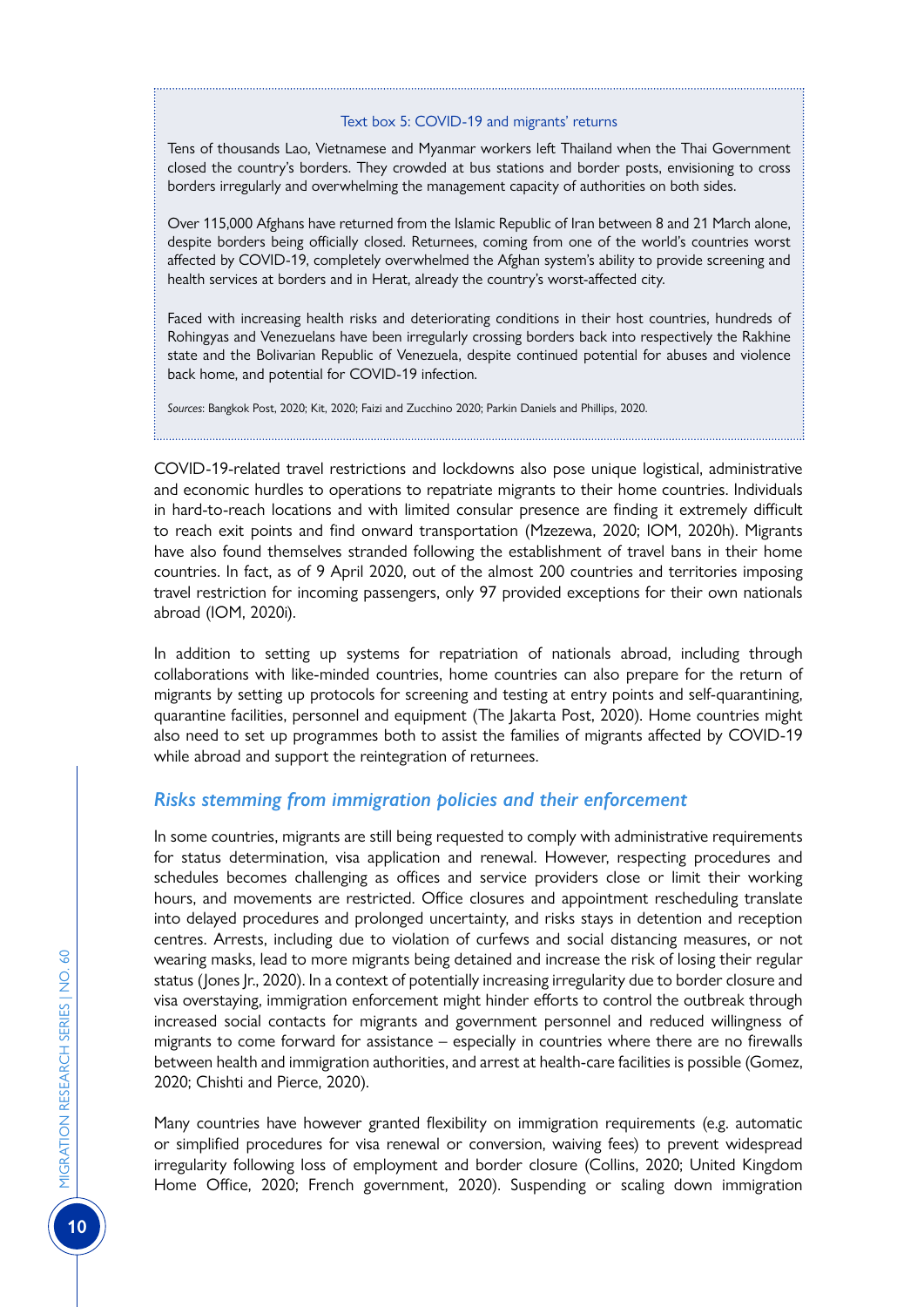enforcement activities can encourage migrants to come forward for health care and other assistance. This can also be achieved through local-level initiatives, including the application and extension of sanctuary city approaches to the management of the pandemic (Hudson, 2020). Ultimately, granting migrants regular status can drastically improve their access to health care and social security (see text box 6).

#### Text box 6: Regularizing migrants in response to COVID-19

Portugal has temporarily regularized all migrants, including asylum seekers, who had applied for a residence permit before the declaration of the state of emergency on 18 March. This temporary regularization aims to ensure migrants' rights, including access to health care and social security. In Italy, the Government, unions and migrant rights associations have been discussing a regularization programme for irregular migrant workers.

*Sources*: Gorjão Henriques, 2020; Casadio, 2020; Reuters, 2020b.

In addition, some countries are still deporting or voluntarily returning migrants, in spite of explicit opposition of several countries of origin (Ernst, 2020; Carretero, 2020) and the increasing number of travel restrictions hindering them (see text box 7). Due to the trajectories of the spread of the pandemic, this creates an additional risk of further spreading the disease in contexts that have so far been only marginally affected (Abbott, 2020).

#### Text box 7: Immigration detention and deportations of irregular migrants amid the pandemic

Some countries have halted deportation processes of irregular migrants given the impossibility to logistically and physically proceed due to the many travel restrictions passed by countries all over the world. As irregular migrants are often detained until these deportations, several countries, including Belgium, Spain, the Netherlands and the United Kingdom, have decided to release some of these migrants. Indeed, under international human rights law, their deprivation of liberty pending deportation is permitted "as long as deportation proceedings are in progress or as long as a real and tangible prospect of removal exists" (IOM, 2016, p. 4). In addition to helping prevent outbreaks in immigration detention facilities, these releases echo diverse calls made by United Nations agencies for States to adopt alternatives to detention for irregular migrants during the pandemic.

*Sources*: Council of Europe, Commissioner for Human Rights, 2020; IOM, 2016; OHCHR and WHO, 2020; OHCHR et al., 2020. 

# *Stigmatization, xenophobia and discrimination*

Since its early stages, the outbreak has triggered countless episodes of xenophobia (Bauomy, 2020), directed towards internal migrants in China, Asian migrants in countries all over the world, and progressively towards European migrants and foreigners in general, including in China itself (Kuo and Davidson, 2020) and in areas only marginally affected by COVID-19 (York, 2020). Scapegoating and stigmatization are in fact recurrent reactions in the aftermath of emergencies of all kinds, including disasters, acts of terrorism, and past pandemics and epidemics (such as the 1918 flu and the 2009 H1N1 influenza outbreak; see White, 2020; IOM, 2020j).

Widespread hate speech and increased risk of abuses, assaults and harassment are likely to further reduce migrants' willingness to come forward for screening, testing and health care. As highlighted by the World Health Organization, "stigma can [d]rive people to hide the illness to avoid discrimination[;] [p]revent people from seeking health care immediately[;] [d]iscourage them from adopting healthy behaviours" (WHO, 2020, p. 2).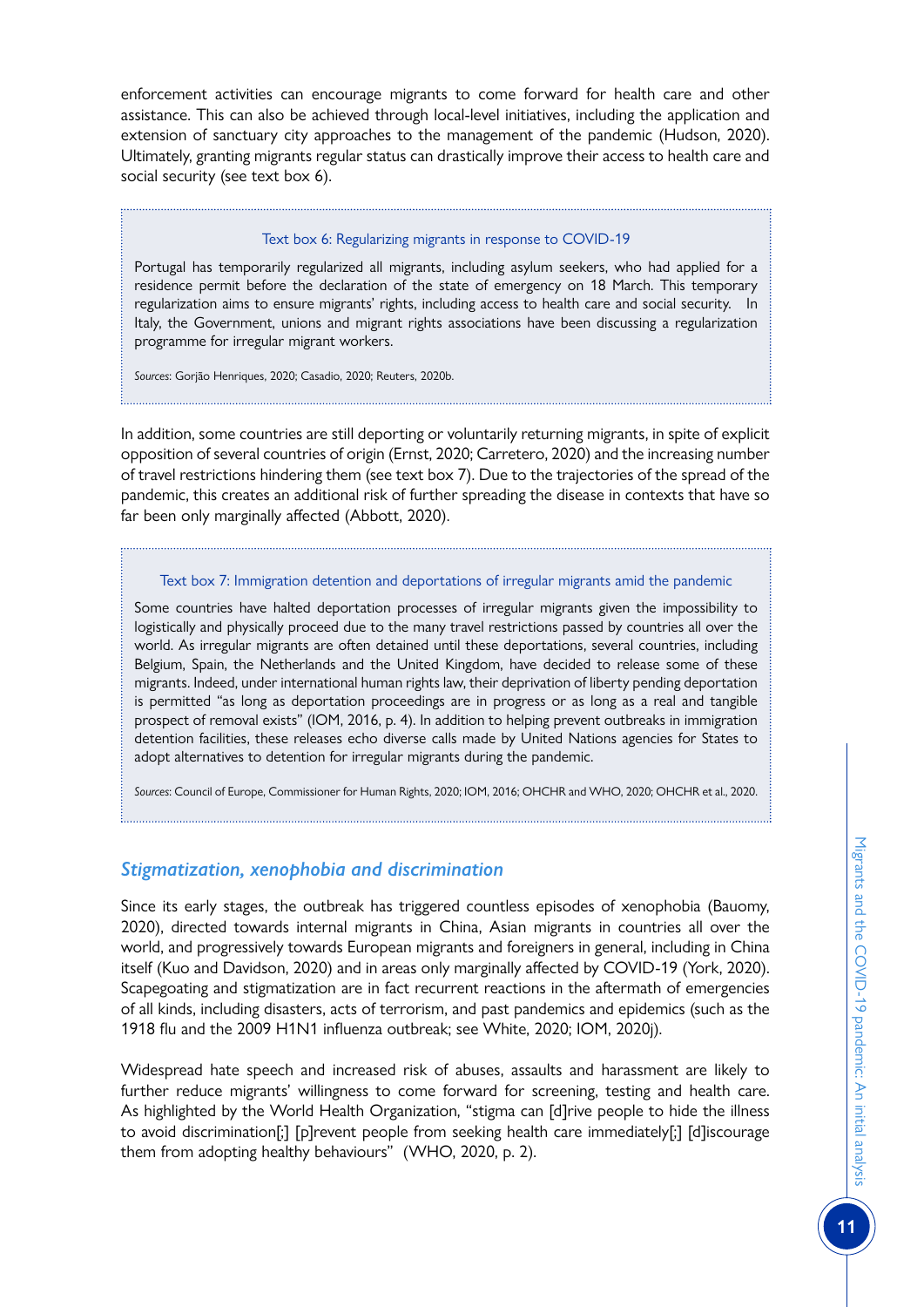More generally, the pandemic has been weaponized to spread anti-migrant narratives and call for increased immigration control and reduction of migrants' rights (Banulescu-Bogdan et al., 2020; ISD, 2020). In many countries, xenophobic stances have largely mirrored pre-existing patterns of discrimination, often targeting migrants coming from areas with limited or no risk of COVID-19 infection or long-term residents (D'Ignoti, 2020).

Migrants returning home from countries more heavily affected by the pandemic have faced fears and discrimination in their home communities, leading, on occasion, to confrontations and violence (Kindzeka, 2020; Jha, 2020). Returns towards less prepared and well-resourced contexts, especially if irregular and in the absence of testing capacity and adequate guidelines and facilities for quarantine, pose significant health risks for migrants' home communities (Nachemson, 2020; Pokhrel and Awale, 2020).

Efforts to counter xenophobia include adherence to key lexicon and practices (CDC, 2020; UNICEF; 2020), sharing information on the rationale and implications of migrant-inclusive response measures with the general public, giving visibility to migrants' role engagement in their host societies' response efforts (ANSA, 2020b, Antonelli, 2020) or citizens' demands for inclusive response measures (see text box 8). Information and support systems should be made available to migrants to report any act of discrimination or abuse they may have suffered, and perpetrators should be prosecuted accordingly.

#### Text box 8: WHO's examples and tips to counter stigmatizing attitudes

- **Spreading the facts**: Stigma can be heightened by insufficient knowledge about how the new coronavirus disease (COVID-19) is transmitted and treated, and how to prevent infection.
- **Engaging social influencers** such as religious leaders on prompting reflection about people who are stigmatized and how to support them, or respected celebrities to amplify messages that reduce stigma.
- **Amplify the voices**, stories and images of local people who have experienced COVID-19 and have recovered or who have supported a loved one through recovery to emphasise that most people do recover from COVID-19.
- **Make sure you portray different ethnic groups**. Materials should show diverse communities that are being affected, and show communities working together to prevent the spread of COVID-19.
- **Balanced reporting**. Media reporting should be balanced and contextualised, disseminating evidence-based information and helping combat rumour and misinformation that could lead to stigmatisation.
- **Link up**. There are a number of initiatives to address stigma and stereotyping. It is key to link up to these activities to create a movement and positive environment that shows care and empathy for all.

Excerpt from WHO, 2020, p. 2.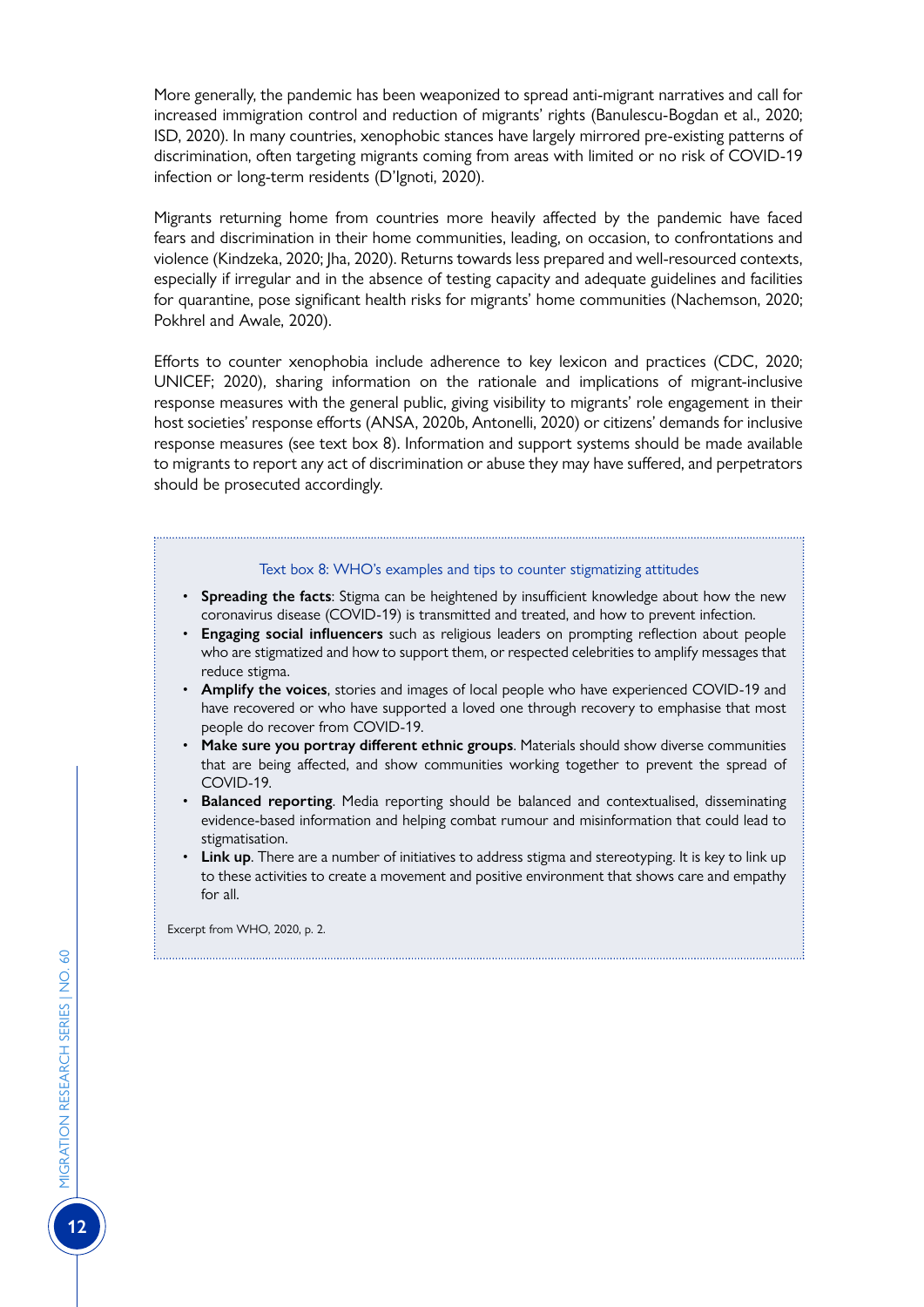# **Conclusion**

As countries all over the world are still largely at the early or acute stage of the outbreak, evidence of migrants' specific patterns of vulnerability and of effective measures that can help address them is far from comprehensive. We might see refuges and asylum seekers in low income countries increasingly affected by the outbreak, the perception of migrants as spreaders might gain traction and be instrumentalized as the patterns of first and second waves of infections evolve, border closures and restrictions to international movements might endure, or being lifted in different manners, reshaping global mobility patterns for months and years.

However, this initial analysis allows to identify challenges and approaches that largely align with lessons learned in past crises in which migrants have been affected alongside citizens (MICIC Initiative, 2016; Majidi et al., 2019). Past and current experience shows that crisis response measures cannot effectively include migrants unless they proactively address underlying conditions of vulnerability linked with migratory status and immigration policies, migrants' socioeconomic situation, and xenophobia. In the context of the COVID-19 pandemic, this means coupling provisions to minimize transmission and expand health-care coverage with inclusive welfare systems, intercultural communications and, crucially, reform of immigration regimes. Such an approach will be even more important once the acute phase of the crisis will be over, and countries will be moving into a recovery phase that looks still largely undetermined, but that could be characterized by an unprecedented disruption of established patterns of movements. In this context, finding long-term solutions to migrants' social, economic and political marginalization will be key for societies and communities to leverage all available capacities to bounce back, and to avoid the re-creation of the risk conditions that transformed COVID-19 in a disaster.

At the same time, more than perhaps any crisis in the past, COVID-19 makes a clear case for the need to adopt migrant-inclusive risk management approaches. Excluding migrants from COVID-19 awareness and prevention activities, screening and testing, and adequate treatment and follow-up undermines the effectiveness of relevant public health efforts. Failing to understand and reduce the direct and indirect impacts migrants are, and will be, suffering, threatens the wellbeing, stability and security of communities and societies all over the world (Congress of the United States, 2020).

In many countries affected by COVID-19, presence of migrants is essential for services that are key to the pandemic response, as well as longer-term recovery and development. This includes medical research and health-care provision, agricultural production, logistics and deliveries, personal care of the elderly and other individuals in need of assistance, as well as strategic infrastructural projects (Gelatt, 2020; Corrado, 2018; Bier, 2020). In many countries, migrants have even been among the frontline workers who have been infected or have died because of COVID-19 (Siddique, 2020). By threatening migrants' permanence and living conditions in receiving countries, COVID-19 is posing systemic risks that governments, employers and service providers need to manage. Solutions proposed or adopted, including simplified entry and processing of visa applications (Bonnett, 2020; Kucharczyk and Pazura, 2020), fast-track recognition of foreign education and qualifications (Alkousaa and Carrel, 2020; Batalova and Fix, 2020), dialogue with and engagement of (irregular) migrant representatives, economic incentives to motivate citizens and other migrants to work specific jobs (24 heures, 2020; Davies, 2020), also serve as a reminder of the economic, social and political marginalization migrants have been enduring before the outbreak. Perduring obstacles to their regularization, and initiatives to lower their pay and further worsen their living conditions are now being met by widespread criticism within societies all around the world (Ordoñez, 2020).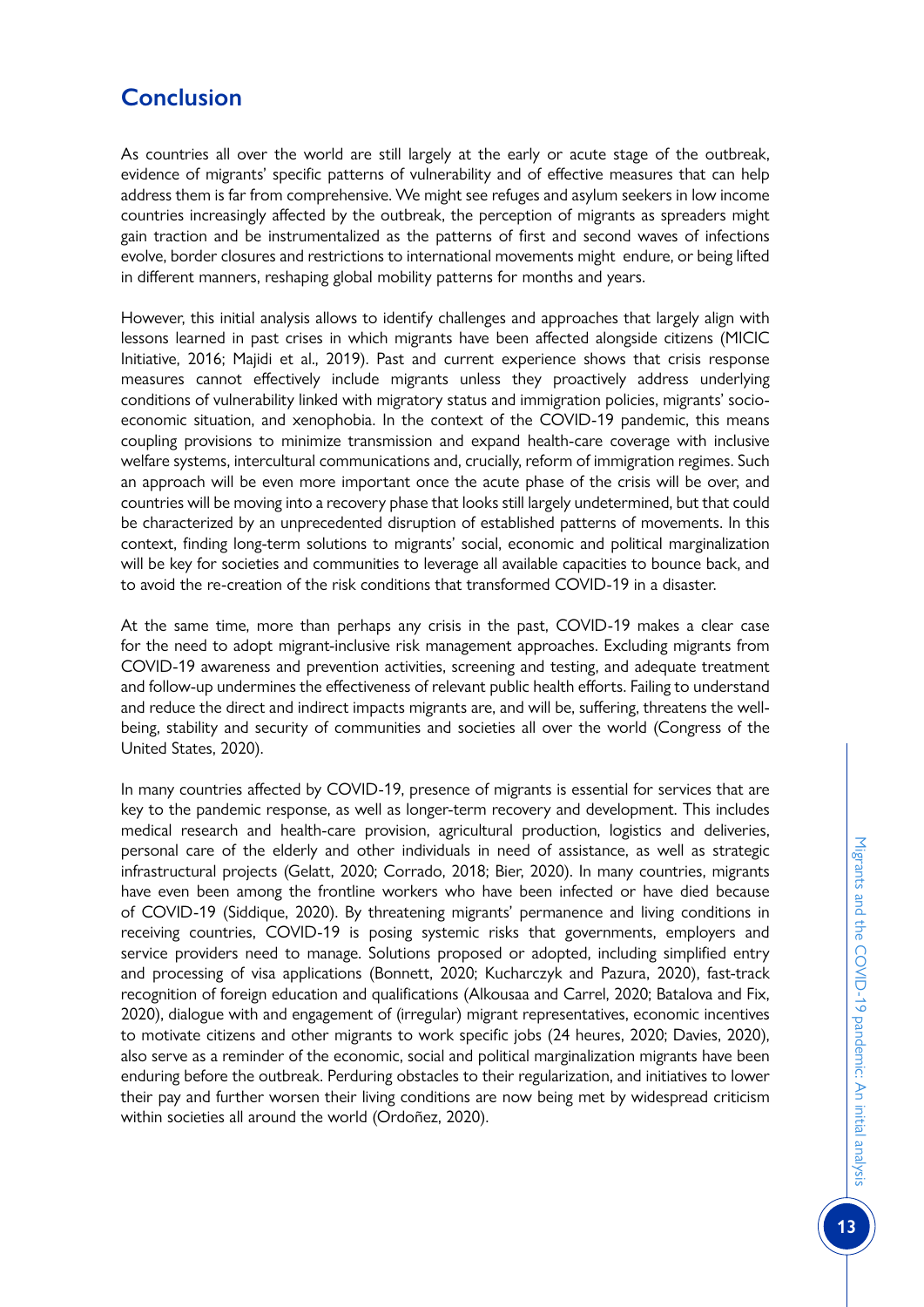The impacts individual migrants will suffer will be a key determinant of broader demographic, social and economic trends. Migrants' inability to send back remittances due to interrupted jobs and lost salaries will heavily affect the well-being of households and communities of origin, as well as the development outlook of their whole societies (Li Ng and Serrano, 2020). Limited ability to access services and opportunities in their destinations will shape migrants' movements out of COVID-19 affected areas and thereby the future patterns of the outbreak. Returns and immobility of migrants, in areas with limited alternatives for onward mobility in the short and medium term, might lead to increased social and environmental pressures and potential intracommunal tensions.

Many countries have responded to COVID-19 with increased closure, tighter immigration regulations and further marginalization of migrants. The centrality of migrants in the social, cultural and economic fabric of our globalized world, instead, suggests that only inclusive approaches help protect and promote everybody's rights, health and well-being, can allow communities and societies to respond more effectively to this crisis, and reduce the risk of future ones.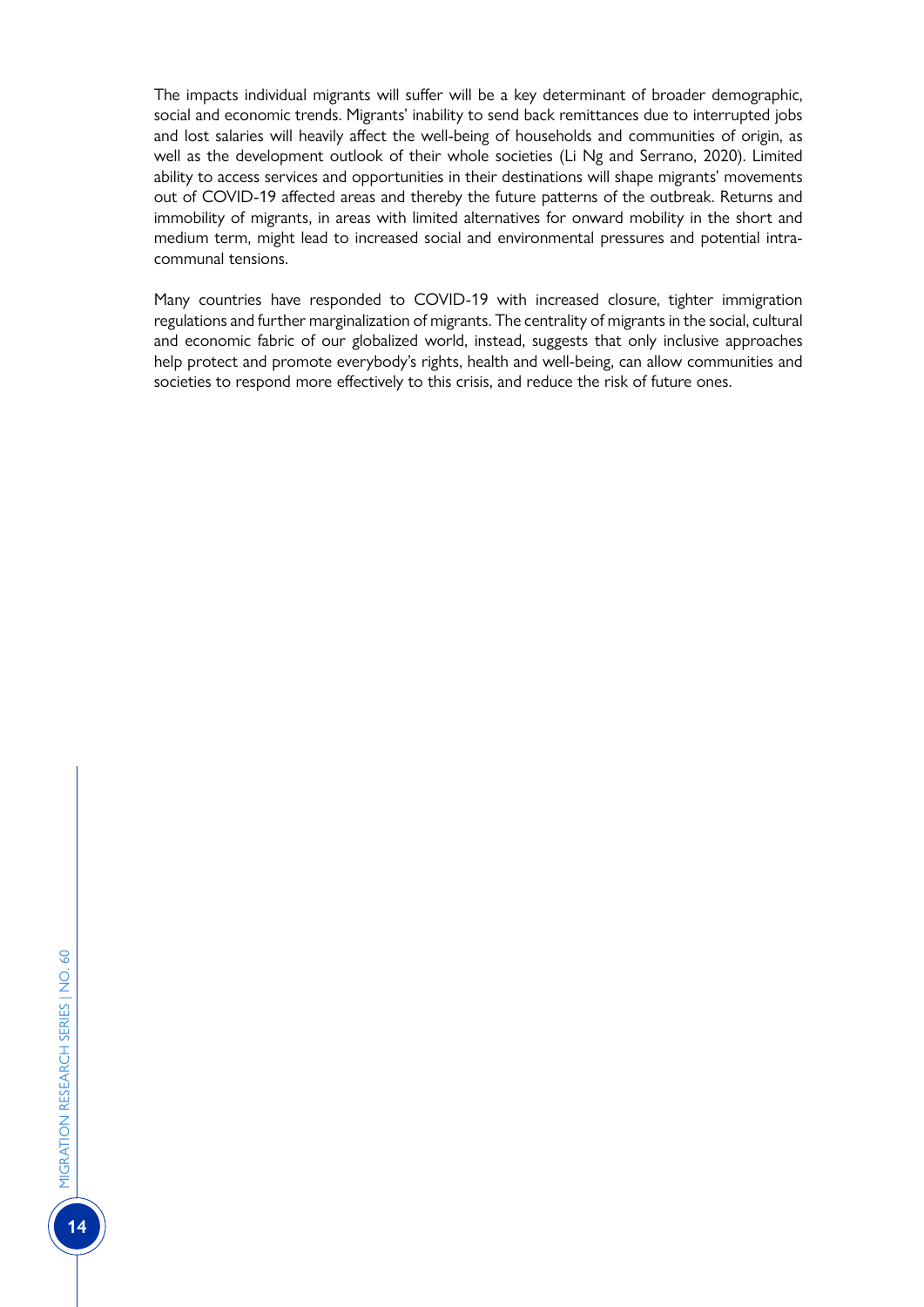# **References**

# Abbott, J.

- 2020 [Guatemalan deported from US tests positive for COVID-19: Official](http://www.aljazeera.com/news/2020/03/guatemalan-deported-tests-positive-covid-19-official-200330030439882.html). *Aljazeera*, 30 March.
- Ahmed, A., M. Jordan and K. Semple
	- 2020 [A closed border, dashed hopes and a looming disaster](http://www.nytimes.com/2020/03/21/world/americas/coronavirus-mexico-border-migrants.html). *The New York Times*, 21 March.

Al-Arshani, S.

2020 [All 2,700 residents of a refugee camp in Greece will be tested for the coronavirus](http://www.businessinsider.com/residents-of-refugee-camp-greece-all-tested-covid-19-2020-4?r=US&IR=T) [and quarantined, after 20 residents tested positive.](http://www.businessinsider.com/residents-of-refugee-camp-greece-all-tested-covid-19-2020-4?r=US&IR=T) *Business Insider*, 4 April.

# Alkousaa, R. and P. Carrel

2020 [Refugees to the rescue? Germany taps migrant medics to battle virus.](http://www.reuters.com/article/us-health-coronavirus-germany-refugees-idUSKBN21C2IG) *Reuters*, 25 March.

# ANSA

- 2020a [Coronavirus in Italy: CPRs ordered to monitor migrants' health](http://www.infomigrants.net/en/post/23755/coronavirus-in-italy-cprs-ordered-to-monitor-migrants-health). *InfoMigrants*, 30 March.
- 2020b [Refugees express solidarity with Italians in times of coronavirus](http://www.infomigrants.net/en/post/23771/refugees-express-solidarity-with-italians-in-times-of-coronavirus). *InfoMigrants*, 31 March.

# Antonelli, D.

2020 ['A beautiful thing': The African migrants getting healthy food to Italians](http://www.theguardian.com/world/2020/apr/01/a-beautiful-thing-the-african-migrants-getting-healthy-food-to-italians). *The Guardian*, 1 April.

# Arfaat, M.

2020 [Rohingya refugees need a coronavirus lifeline, not an internet ban](http://www.thenewhumanitarian.org/first-person/2020/03/24/coronavirus-rohingya-refugees-internet-ban-misinformation). *The New Humanitarian*, 24 March.

# *Bangkok Post*

2020 [Migrants let through 'shut' checkpoints](http://www.bangkokpost.com/thailand/general/1884830/migrants-let-through-shut-checkpoints). *Bangkok Post*, 24 March.

# Banulescu-Bogdan, N., M. Benton and S. Fratzke

2020 [Coronavirus is spreading across borders, but it is not a migration problem](http://www.migrationpolicy.org/news/coronavirus-not-a-migration-problem). Migration Policy Institute, March.

# Batalova, J. and M. Fix

2020 [As U.S. health-care system buckles under pandemic, immigrant & refugee](https://www.migrationpolicy.org/news/us-health-care-system-coronavirus-immigrant-professionals-untapped-resource) [professionals could represent a critical resource.](https://www.migrationpolicy.org/news/us-health-care-system-coronavirus-immigrant-professionals-untapped-resource) Migration Policy Institute, April.

# Bauloz, C., V. Zathi and D. Acosta

2019 [Migration, inclusion and social cohesion: Challenges, recent developments and](https://publications.iom.int/books/world-migration-report-2020-chapter-6) [opportunities](https://publications.iom.int/books/world-migration-report-2020-chapter-6). In: *World Migration Report 2020*. IOM, Geneva, pp. 167–188.

# Bauomy, J.

2020 [COVID-19 and xenophobia: Why outbreaks are often accompanied by racism.](http://www.euronews.com/2020/03/05/covid-19-and-xenophobia-why-outbreaks-are-often-accompanied-by-racism) *Euronews*, 6 March.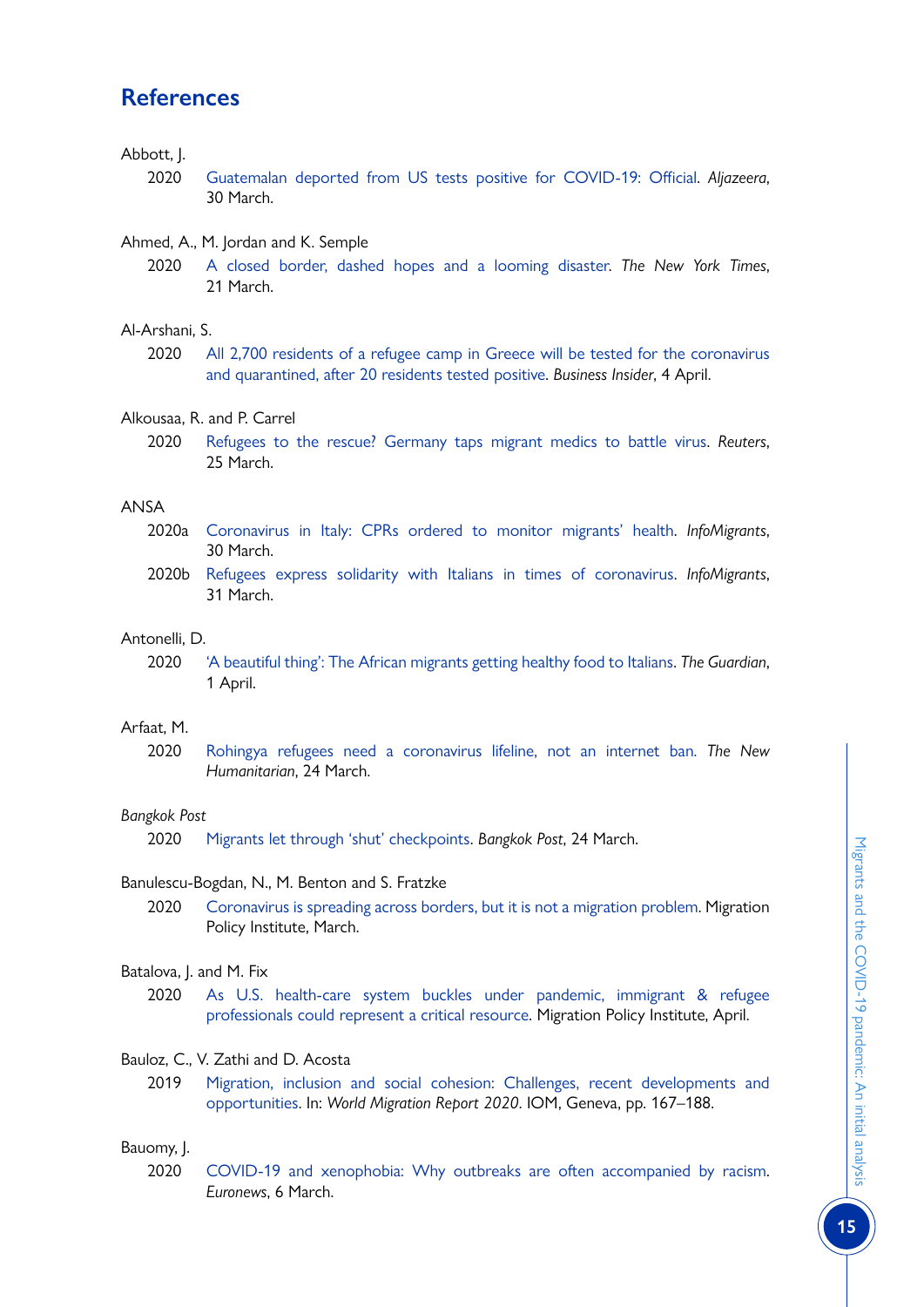# Beech, H.

2020 [Coronavirus finds fuel in a world of migrants](https://www.nytimes.com/2020/04/10/world/asia/coronavirus-migrants.html). *The New York Times*, 10 April.

#### Berger, Z.D., N.G. Evans, A.L. Phelan and R.D. Silverman

2020 [Covid-19: Control measures must be equitable and inclusive](http://www.bmj.com/content/368/bmj.m1141). *BMJ*, 368.

# Bernal, R.

2020 [Legal immigrants at risk of losing status during coronavirus pandemic](https://thehill.com/homenews/administration/489569-legal-immigrants-at-risk-of-losing-status-during-coronavirus-pandemic). *The Hill*, 26 March.

#### Bhuiyan, H.K.

2020 [Coronavirus: Critical services only in Rohingya camps since Wednesday.](http://www.dhakatribune.com/bangladesh/rohingya-crisis/2020/03/24/all-activities-to-be-suspended-at-cox-s-bazar-rohingya-camps-from-wednesday) *Dakha Tribune*, 14 March.

# Bier, D.

- 2020 [Will immigrants in America find the cure to coronavirus?](https://nationalinterest.org/blog/buzz/will-immigrants-america-find-cure-coronavirus-132772) *The National Interest*, 15 March.
- Bivand Erdal, M., H. Aden, E. Tellander, T. Ducran Valland, K.B. Sandvik and K. Borchgrevink 2020 [Migrants and COVID-19 in Norway: Five reflections on skewed impacts](https://blogs.prio.org/2020/04/migrants-and-covid-19-in-norway-five-reflections-on-skewed-impacts/). PRIO blogs, 6 April.

#### Bonnett, G.

2020 [Employers ask immigration NZ to relax visa rules.](http://www.rnz.co.nz/news/national/412152/employers-ask-immigration-nz-to-relax-visa-rules) *Radio New Zealand,* 19 March.

#### Buchanan, L., J.K. Patel, B.M. Rosenthal and A. Singhvi

2020 [A month of Coronavirus in New York City: See the hardest-hit areas.](https://www.nytimes.com/interactive/2020/04/01/nyregion/nyc-coronavirus-cases-map.html) *The New York Times*, 1 April.

#### Carabott, S.

2020 [COVID-19 contingency plan for migrant centres](https://timesofmalta.com/articles/view/covid-19-contingency-plan-for-migrant-centres.780497). *Times of Malta*, 24 March.

# Center for Systems Science and Engineering (CSSE)

2020 [Coronavirus COVID-19 Global Cases](https://gisanddata.maps.arcgis.com/apps/opsdashboard/index.html#/bda7594740fd40299423467b48e9ecf6). Webpage.

# Carretero, L.

2020 [La France a expulsé des migrants malgré les mesures de lutte contre le coronavirus](http://www.infomigrants.net/fr/post/23591/la-france-a-expulse-des-migrants-malgre-les-mesures-de-lutte-contre-le-coronavirus). *InfoMigrants*, 20 March.

#### Casadio, G.

2020 [Teresa Bellanova: "Raccolti a rischio. I lavoratori stranieri vanno subito regolarizzati"](https://rep.repubblica.it/pwa/intervista/2020/03/26/news/coronavirus_teresa_bellanova_agricoltura_governo-252414368/?ref=RHPPLF-BH-I252410466-C8-P8-S4.4-T1). *La Repubblica*, 26 March.

# Centers for Disease Control and Prevention (CDC)

2020 [Coronavirus disease 2018 \(COVID-19\): Reducing stigma](http://www.cdc.gov/coronavirus/2019-ncov/daily-life-coping/reducing-stigma.html). Webpage, last reviewed 30 March.

#### Chan, C.-K.

2020 [Covid-19 and contact averse undocumented migrants.](http://www.thestar.com.my/opinion/letters/2020/03/14/covid-19-and-contact-averse-undocumented-migrants) *The Star*, 14 March.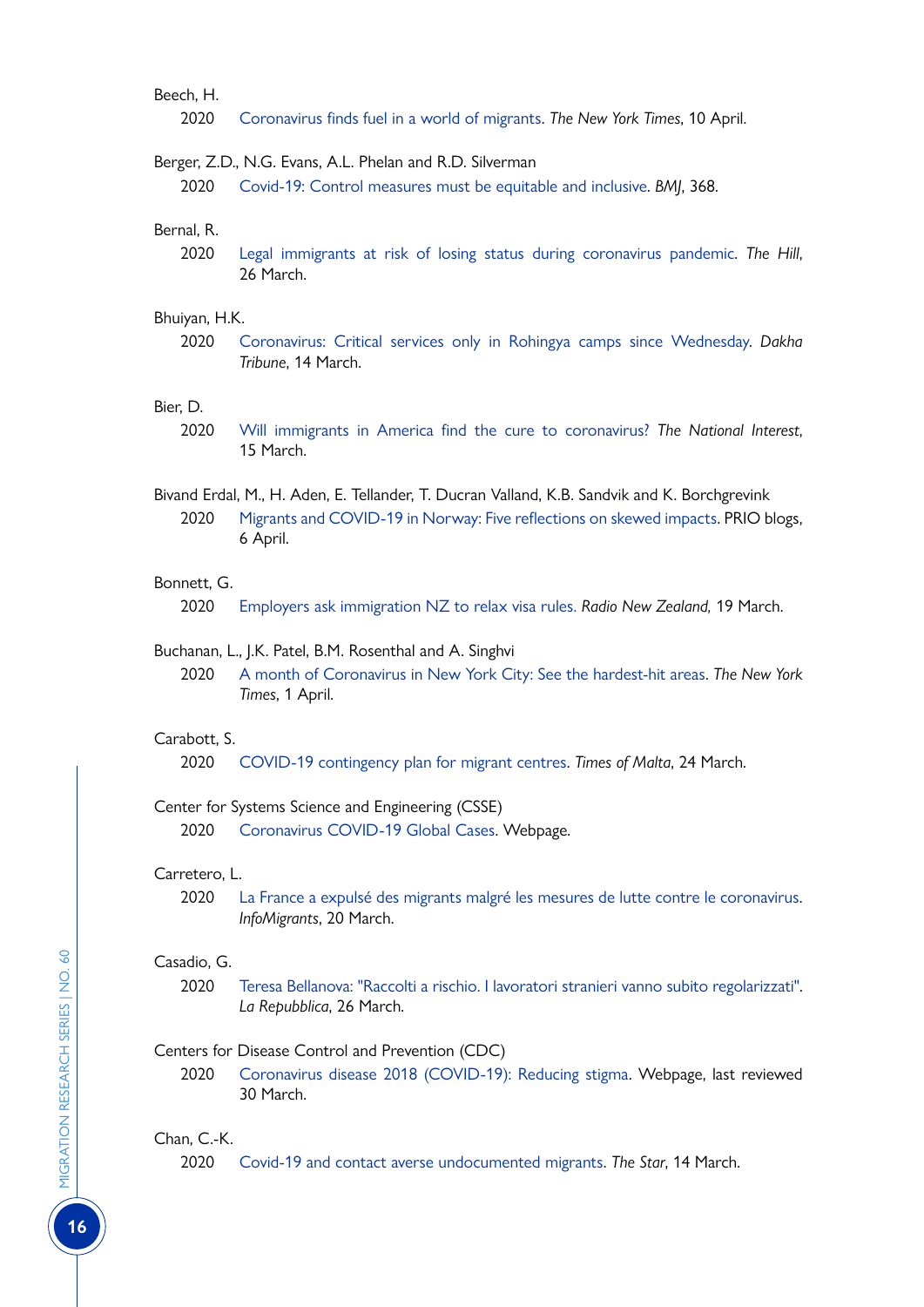# Charles, C.H.

2020 [Canada's changing coronavirus border policy exposes international students'](https://theconversation.com/canadas-changing-coronavirus-border-policy-exposes-international-students-precarious-status-134011) [precarious status.](https://theconversation.com/canadas-changing-coronavirus-border-policy-exposes-international-students-precarious-status-134011) *The Conversation*.

# Chia, J. and Y.H. Poh

- 2020 [Amid COVID-19 crisis, Southeast Asia's migrant workers fall through the cracks](https://thediplomat.com/2020/03/amid-covid-19-crisis-southeast-asias-migrant-workers-fall-through-the-cracks/). *The Diplomat*, 31 March.
- Chishti, M. and S. Pierce
	- 2020 [Crisis within a crisis: Immigration in the United States in a time of COVID-19.](http://www.migrationpolicy.org/article/crisis-within-crisis-immigration-time-covid-19) *Migration Information Source, The Online Journal of the Migration Policy Institute*, 26 March.

# Cohn, D'V. and J.S. Passel

2018 [A record 64 million Americans live in multigenerational households](https://www.pewresearch.org/fact-tank/2018/04/05/a-record-64-million-americans-live-in-multigenerational-households/). Factank, Pew Research Center, 5 April.

# Collins, F.L.

2020 [Caring for 300,000 temporary migrants in New Zealand is a crucial missing link in](https://theconversation.com/caring-for-300-000-temporary-migrants-in-new-zealand-is-a-crucial-missing-link-in-our-coronavirus-response-134152) [our coronavirus response.](https://theconversation.com/caring-for-300-000-temporary-migrants-in-new-zealand-is-a-crucial-missing-link-in-our-coronavirus-response-134152) *The Conversation*, 26 March.

# Congress of the United States

2020 [Letter to Honorable Alex M. Atar II, Secretary of the US Department of Health and](https://www.warren.senate.gov/imo/media/doc/2020.03.27 Letter to HHS re racial disparities in COVID response.pdf) [Human Services](https://www.warren.senate.gov/imo/media/doc/2020.03.27 Letter to HHS re racial disparities in COVID response.pdf). Elizabeth Warren, United States Senator, 27 March.

# Corrado, A.

2018 *[Migrazioni e lavoro agricolo in Italia: Le ragioni di una relazione problematica](http://www.opensocietyfoundations.org/uploads/b6ead456-1d7e-443e-b066-8f0e70a6f1be/is-italian-agriculture-a-pull-factor-for-irregular-migration-report-it-20181205.pdf)*. Open Society Foundations, European Policy Institute, and European University Institute, Robert Schuman Centre for Advanced Studies.

#### Council of Europe, Intercultural Cities Programe

2020 [Intercultural Cities: COVID-19 special page](https://www.coe.int/en/web/interculturalcities/covid-19-special-page). Council of Europe.

#### Council of Europe, Commissioner for Human Rights

2020 [Commissioner calls for release of immigration detainees while Covid-19 crisis](https://www.coe.int/en/web/commissioner/-/commissioner-calls-for-release-of-immigration-detainees-while-covid-19-crisis-continues) [continues](https://www.coe.int/en/web/commissioner/-/commissioner-calls-for-release-of-immigration-detainees-while-covid-19-crisis-continues). Statement, 26 March.

#### Crawford, R., A. Davenport, R. Joyce and P. Levell

2020 [Household spending and coronavirus](https://www.ifs.org.uk/publications/14795). Institute for Fiscal Studies, 8 April.

#### Davies, S.

2020 [Spain asks illegal migrants and jobless to pick fruit as coronavirus bites](https://www.reuters.com/article/us-health-coronavirus-spain-agriculture/spain-asks-illegal-migrants-and-jobless-to-pick-fruit-as-coronavirus-bites-idUSKCN21Q2MX). *Reuters*, 8 April.

# Devakumar, D., G. Shannon, S.S. Bhopal and I. Abubakar

2020 [Racism and discrimination in COVID-19 responses](https://www.sciencedirect.com/science/article/pii/S0140673620307923). *The Lancet*, 395(10231), 1194.

# D'Ignoti, S.

2020 [How coronavirus hits migrants and asylum seekers in Italy.](http://www.thenewhumanitarian.org/news/2020/03/16/italy-coronavirus-migrants-asylum-seekers) *The New Humanitarian*, 16 March.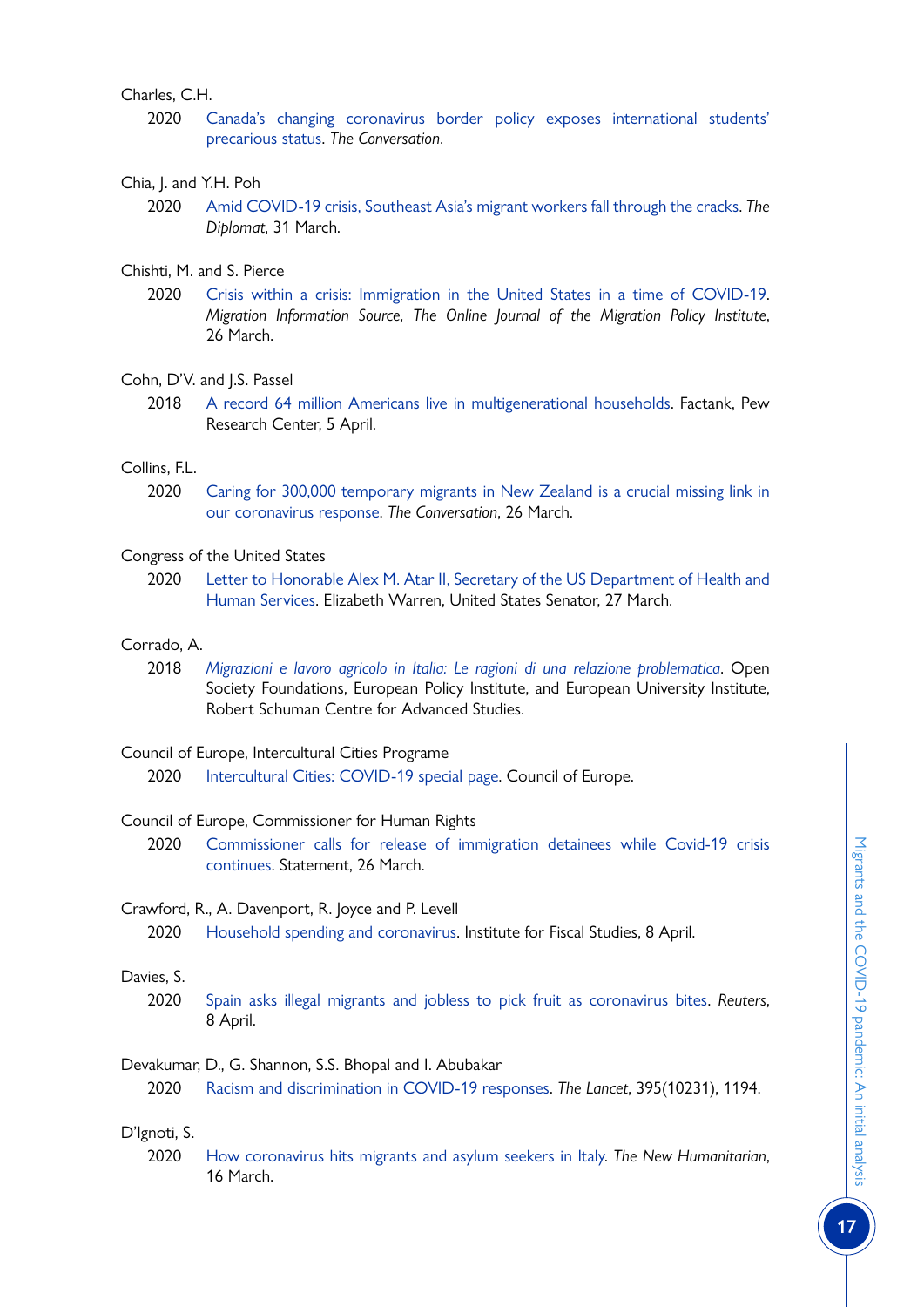#### Doherty, B., J. Taylor and P. Karp

2020 ['Left with nothing': Australia's migrant workforce face destitution without coronavirus](http://www.theguardian.com/australia-news/2020/apr/01/left-with-nothing-australias-migrant-workforce-face-destitution-without-coronavirus-safety-net) [safety net.](http://www.theguardian.com/australia-news/2020/apr/01/left-with-nothing-australias-migrant-workforce-face-destitution-without-coronavirus-safety-net) *The Guardian*, 1 April.

#### Dost, P.

2020 [Coronavirus is exacerbating the precarious situation of Syrian refugee and IDPs](https://atlanticcouncil.org/blogs/menasource/coronavirus-is-exacerbating-the-precarious-situation-of-syrian-refugees-and-idps/). *Atlantic Council*, 27 March.

# Ernst, J.

2020 [US migrant deportations risk spreading coronavirus to Central America.](http://www.theguardian.com/world/2020/mar/12/us-migrant-deportations-coronavirus-central-america) *The Guardian*, 12 March.

#### Faizi, F. and D. Zucchino

2020 [Fresh from Iran's coronavirus zone, now moving across Afghanistan.](https://www.nytimes.com/2020/03/26/world/asia/afghanistan-iran-coronavirus.html) *The New York Times*, 13 April.

#### Gavlak, D.

2020 [Human Rights Watch worried for health and safety of migrants in Persian Gulf](http://www.voanews.com/south-central-asia/human-rights-watch-worried-health-and-safety-migrants-persian-gulf-region) [region](http://www.voanews.com/south-central-asia/human-rights-watch-worried-health-and-safety-migrants-persian-gulf-region). *VOA News*, 31 March.

#### Gelatt, J.

2020 [Immigrant workers: Vital to the U.S. COVID-19 response, disproportionately](http://www.migrationpolicy.org/research/immigrant-workers-us-covid-19-response) [vulnerable.](http://www.migrationpolicy.org/research/immigrant-workers-us-covid-19-response) Migration Policy Institute.

#### Gomez, A.

2020 [Undocumented immigrants, fearful of Trump administration, could be hit hard by](https://eu.usatoday.com/story/news/nation/2020/03/20/coronavirus-and-undocumented-immigrants-under-trump-fear-and-anxiety/5072337002) [coronavirus](https://eu.usatoday.com/story/news/nation/2020/03/20/coronavirus-and-undocumented-immigrants-under-trump-fear-and-anxiety/5072337002). USA Today, 23 March.

#### Gorjão Henriques, J.

2020 [Governo regulariza todos os imigrantes que tenham pedidos pendentes no SEF](https://www.publico.pt/2020/03/28/sociedade/noticia/governo-regulariza-imigrantes-pedidos-pendentes-sef-1909791?fbclid=IwAR2hv844MKWBAcMM2tHNC6oyZ19Pc_f_-FDlrS-w2FPCf28QNJRkQpEeBxU). *Publico*, 28 March.

#### Gouvernement français

2020 [Information coronavirus](https://www.gouvernement.fr/info-coronavirus). Webpage, updated 13 April.

#### **Healthserve**

2020 [Migrant health relied fund](http://www.healthserve.org.sg/migrant-health-relief-fund). Webpage.

Holguin, F., M.A. Moughrabieh, V. Ojeda, S.R. Patel, P. Peyrani, M. Pinedo, J.C. Celedón, I.S. Douglas, D.J. Upson and J. Roman

2017 [Respiratory health in migrant populations: A crisis overlooked](http://www.ncbi.nlm.nih.gov/pmc/articles/PMC5427732/). *Annals of the American Thoracic Society*, 14(2):153–159.

#### Hopkins, J.

2020 [Chicago Mayor signs Executive Oder giving coronavirus benefits to illegal aliens](https://dailycaller.com/2020/04/07/chicago-to-give-benefits-to-illegal-aliens/). *Daily Caller,* 7 April.

#### Human Rights Watch (HRW)

2020 [COVID-19: Unblock Voice Over IP Platforms in Gulf](https://www.hrw.org/news/2020/04/07/covid-19-unblock-voice-over-ip-platforms-gulf). Webpage.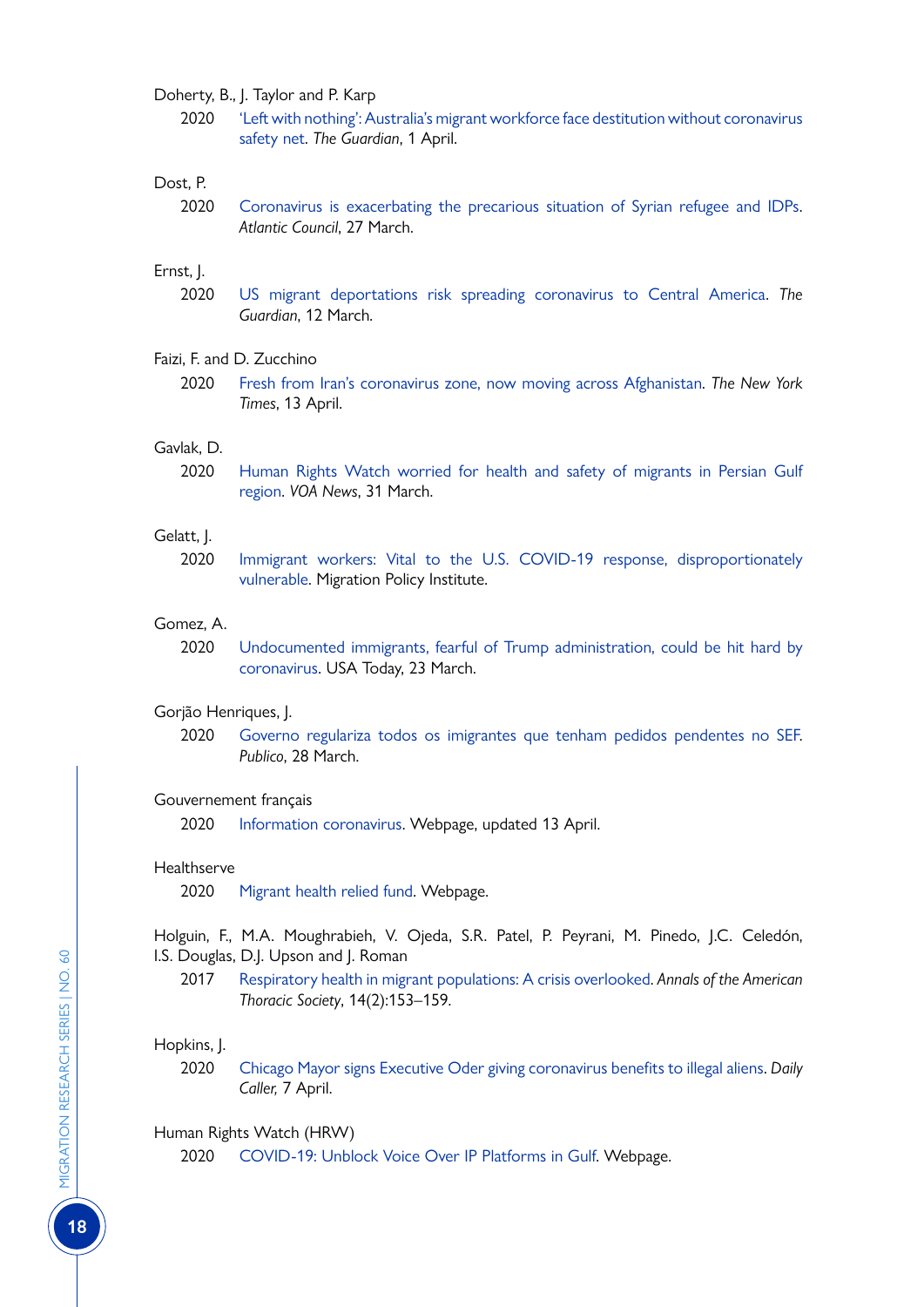# Hudson, G.

2020 [We need sanctuary cities and resilience during the COVID-19 pandemic.](https://www.opendemocracy.net/en/pandemic-border/we-need-sanctuary-cities-and-resilience-during-covid-19-pandemic/) OpenDemocracy, 14 April.

# Informed Immigrant

2020 [Resources for immigrants during the coronavirus crisis](file:///C:\Users\lguadagno\AppData\Local\Microsoft\Windows\INetCache\Content.Outlook\JCC3GST8\www.informedimmigrant.com\guides\coronavirus\). Webpage.

# Institute for Strategic Dialogue (ISD)

2020 [COVID-19 Disinformation Briefing No. 1](http://www.isdglobal.org/wp-content/uploads/2020/03/COVID-19-Briefing-Institute-for-Strategic-Dialogue-27th-March-2020.pdf). Briefing Paper, ISD, 27 March.

# Intensive Care National Audit & Research Centre (ICNARC)

2020 *[COVID-19 Report](https://www.icnarc.org/Our-Audit/Audits/Cmp/Reports)*. ICNARC.

International Federation of the Red Cross (IFRC), International Organization for Migration (IOM), United Nations High Commissioner for Refugees (UNHCR) and World Health Organization (WHO)

2020 *[Interim Guidance: Scaling-Up COVID-19 Outbreak Readiness and Response Operations in](https://interagencystandingcommittee.org/system/files/2020-03/IASC Interim Guidance on COVID-19 for Outbreak Readiness and Response Operations - Camps and Camp-like Settings.pdf) [Humanitarian Situations Including Camps and Camp-Like Settings](https://interagencystandingcommittee.org/system/files/2020-03/IASC Interim Guidance on COVID-19 for Outbreak Readiness and Response Operations - Camps and Camp-like Settings.pdf)*. Version 1.1, March.

# International Labour Organization (ILO)

2020 [Almost 25 million jobs could be lost worldwide as a result of COVID-19, says ILO.](https://www.ilo.org/global/about-the-ilo/newsroom/news/WCMS_738742/lang--en/index.htm) News, ILO, 18 March.

# International Organization for Migration (IOM)

- 2016 [IML Information Note on International Standards on Immigration Detention and](https://www.iom.int/sites/default/files/our_work/ICP/IML/IML-Information-Note-Immigration-Detention-and-Non-Custodial-Measures.pdf) [Non-Custodial Measures](https://www.iom.int/sites/default/files/our_work/ICP/IML/IML-Information-Note-Immigration-Detention-and-Non-Custodial-Measures.pdf). International Migration Law Unit (IML), October.
- 2019a *[World Migration Report 2020](http://www.iom.int/wmr/)* (M.McAuliffe and B. Khadria, eds.). IOM, Geneva.
- 2019b *[Glossary on Migration](https://publications.iom.int/books/international-migration-law-ndeg34-glossary-migration)*. IOM, Geneva.
- 2020a [IOM responds to COVID-19](http://www.iom.int/covid19). Webpage.
- 2020b [COVID-19 analytical snapshot #8: Displacement events](https://www.iom.int/sites/default/files/our_work/ICP/MPR/covid-19_analytical_snapshot_8_displacement_events.pdf). Understanding the migration & mobility implications of COVID-19, IOM, Geneva.
- 2020c [IOM raises concern over increasing COVID-19 cases recorded in Greece mainland](http://www.iom.int/news/iom-raises-concern-over-increasing-covid-19-cases-recorded-greece-mainland-refugee-and-migrant) [refugee and migrant camp](http://www.iom.int/news/iom-raises-concern-over-increasing-covid-19-cases-recorded-greece-mainland-refugee-and-migrant). *Press Release*, 2 April.
- 2020d *[Camp Management Operational Guidance: Frequently Asked Questions](https://reliefweb.int/sites/reliefweb.int/files/resources/covid_cm-operationsguidance.pdf)*. Draft 31 March.
- 2020e [Mobility impacts COVID-19.](https://migration.iom.int/) Webpage.
- 2020f [COVID-19 analytical snapshot #3: Travel restrictions & mobility](https://www.iom.int/sites/default/files/our_work/ICP/MPR/covid-19_analytical_snapshot_3_-_travel_restrictions_and_mobility.pdf). Understanding the migration & mobility implications of COVID-19, IOM, Geneva.
- 2020g [IOM, UNHCR announce temporary suspension of resettlement travel for refugees.](http://www.iom.int/news/iom-unhcr-announce-temporary-suspension-resettlement-travel-refugees) *Press Release*, 17 March.
- 2020h [COVID-19 analytical snapshot #4: Consular and other assistance for stranded](https://www.iom.int/sites/default/files/our_work/ICP/MPR/covid-19_analytical_snapshot_4_-_consular_and_other_assistance.pdf) [migrants and travelers](https://www.iom.int/sites/default/files/our_work/ICP/MPR/covid-19_analytical_snapshot_4_-_consular_and_other_assistance.pdf). Understanding the migration & mobility implications of COVID-19, IOM, Geneva.
- 2020i [DTM-Covid19 Global mobility restriction overview.](https://migration.iom.int/reports/dtm-covid19-travel-restrictions-output-%E2%80%94-9-april-2020?close=true) Displacement Tracking Matrix, IOM, 9 April.
- 2020j [COVID-19 analytical snapshot #6: Stigmatization and discrimination](https://www.iom.int/sites/default/files/our_work/ICP/MPR/covid-19_analytical_snapshot_6_-_stigmatization_and_discrimination.pdf). Understanding the migration & mobility implications of COVID-19, IOM, Geneva.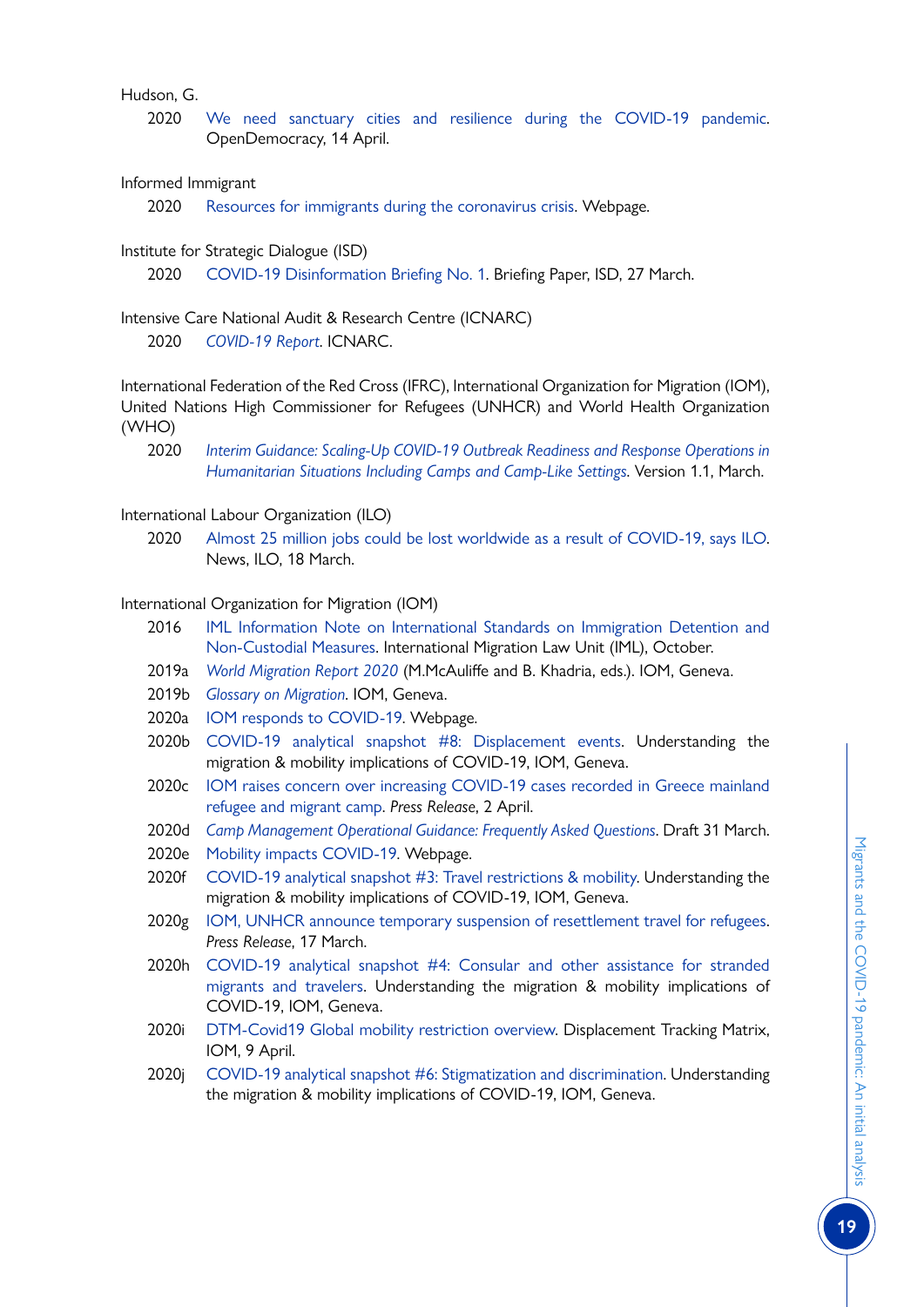- IOM, Corporate Responsibility in Eliminating Slavery and Traffickin (CREST)
	- n.d. [Tips for employers of domestic workers during the COVID-19 pandemic](https://crest.iom.int/sites/default/files/document/info_sheet-_employers_of_domestic_workers_eng.pdf). IOM, Swiss Agency for Development and Cooperation.
	- 2020 [COVID-19 places migrant workers in highly vulnerable situations](https://crest.iom.int/news/covid-19-places-migrant-workers-highly-vulnerable-situations%C2%A0). IOM, Ho Chi Minh City, 26 March.

#### Jha, S.

2020 [Covid-19: Migrants kill resident in Bihar village for informing officials about their](http://www.indiatoday.in/india/story/covid-19-migrants-kill-resident-in-bihar-village-for-informing-officials-about-their-arrival-1661626-2020-03-31) [arrival.](http://www.indiatoday.in/india/story/covid-19-migrants-kill-resident-in-bihar-village-for-informing-officials-about-their-arrival-1661626-2020-03-31) *India Today*, 31 March.

#### Jones Jr., R.

2020 [Johnson warns immigration permits at stake for breach of COVID-19 orders](https://ewnews.com/johnson-warns-immigration-permits-at-stake-for-breach-of-covid-19-orders). *Eyewitness News*, 31 March.

#### Jordan, M.

2020 ['We're petrified': Immigrants afraid to seek medical care for Coronavirus](http://www.nytimes.com/2020/03/18/us/coronavirus-immigrants.html). *The New York Times*.

#### Jordan, M. and C. Dickerson

2020 ['Plz cancel our cleaning': Virus leads many to cast aside household help](http://www.nytimes.com/2020/03/25/us/coronavirus-housekeepers-nannies-domestic-undocumented-immigrants.html). *The New York Times*, 25 March.

#### Kelly, A., H. Grant and L. Tondo

2020 [NGOs raise alarm as coronavirus strips support from EU refugees](http://www.theguardian.com/global-development/2020/mar/18/ngos-raise-alarm-as-coronavirus-strips-support-from-eu-refugees). *The Guardian*, 18 March.

#### KFF

2020 [Health coverage of immigrants.](http://www.kff.org/disparities-policy/fact-sheet/health-coverage-of-immigrants/) *KFF*, 18 March.

#### Kindzeka, M.E.

2020 [COVID-19 spread provokes anti-foreigner, anti-diaspora sentiment in Cameroon](http://www.voanews.com/africa/covid-19-spread-provokes-anti-foreigner-anti-diaspora-sentiment-cameroon). *VOA News*, 23 March.

#### Kinyanjui, N.

2020 [How the COVID-19 pandemic will affect informal workers. Insights form Kenya](https://theconversation.com/how-the-covid-19-pandemic-will-affect-informal-workers-insights-from-kenya-134151). *The Conversation*, 22 March.

#### Kit, L.W.

2020 [Rohingya refugees return to Myanmar amid repatriation disputes with Bangladesh](http://www.channelnewsasia.com/news/asia/rohingya-refugees-return-to-myanmar-amid-repatriation-disputes-12567574). *Channel New Asia*, 23 March.

#### Kluge, H.H.P., Z. Jakab, J. Bartovic, V. D'Anna and S. Severoni

2020 [Refugee and migrant health in the COVID-19 response](file:///C:\Users\lguadagno\AppData\Local\Microsoft\Windows\INetCache\Content.Outlook\JCC3GST8\www.thelancet.com\journals\lancet\article\PIIS0140-6736(20)30791-1\fulltext). *The Lancet*, 31 March.

#### Kucharczyk, M. and N. Pazura

2020 [Polish farmers push to keep Ukrainians in agriculture after border closure](http://www.euractiv.com/section/agriculture-food/news/polish-farmers-push-to-keep-ukrainians-in-agriculture-after-border-closure). *Euractiv*, 20 March.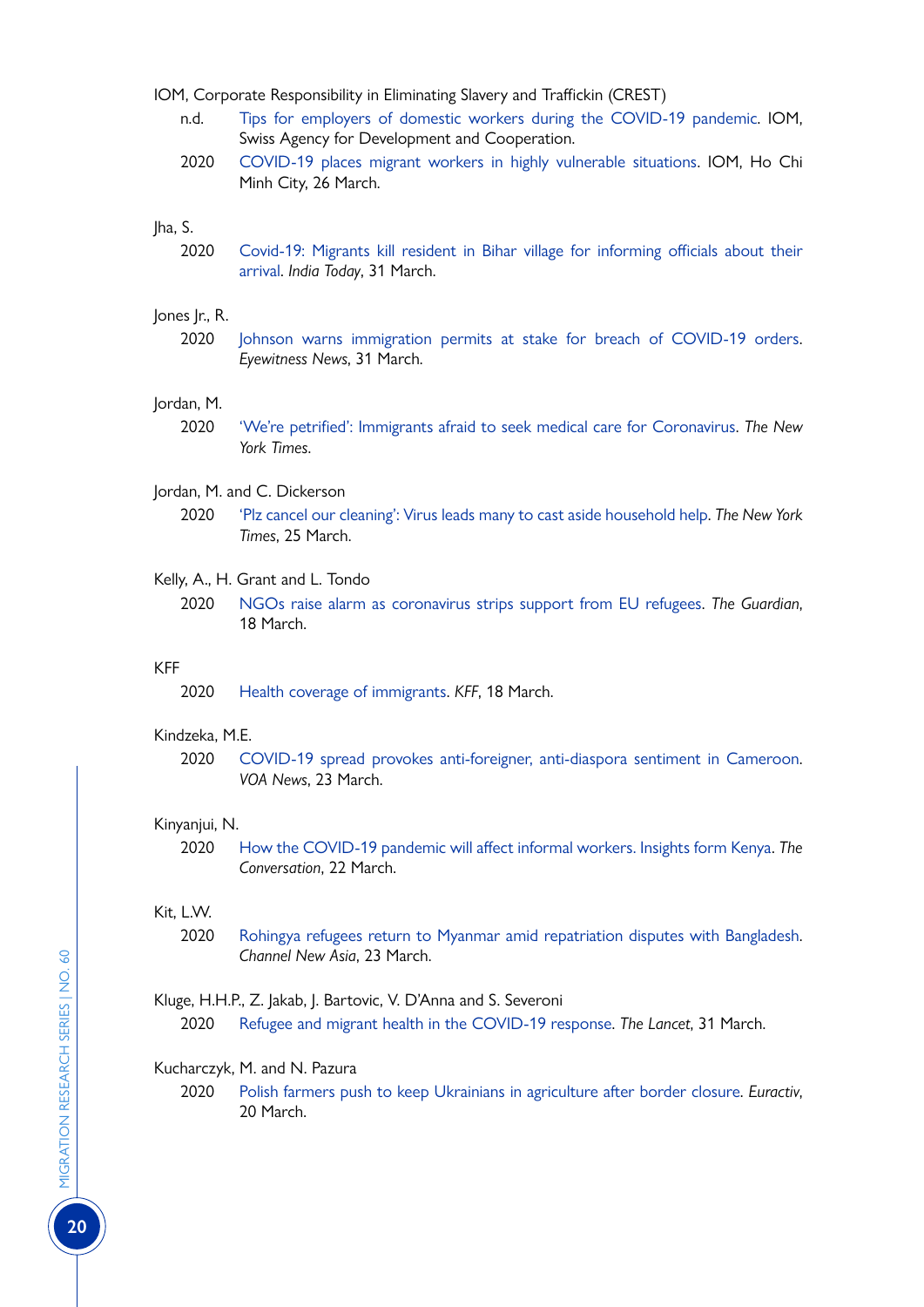Kuo, L. and H. Davidson

2020 ['They see my blue yes then jump back' – China sees a new wave of xenophobia.](http://www.theguardian.com/world/2020/mar/29/china-coronavirus-anti-foreigner-feeling-imported-cases) *The Guardian*, 29 March.

# *Le Monde* and *AFP*

- 2020 [Des ONG inquiètes après la disparition de dizaines de migrants en Méditerranée](https://www.lemonde.fr/international/article/2020/04/13/des-ong-inquietes-apres-la-disparition-de-dizaines-de-migrants-en-mediterranee_6036409_3210.html). *Le Monde*, 13 April.
- Li Ng, J.J. and C. Serrano
	- 2020 [Remittances to Mexico could fall 17% in 2020 and recover between 2023-2028 due](https://www.bbvaresearch.com/en/publicaciones/remittances-to-mexico-could-fall-17-in-2020-and-recover-between-2023-2028-due-to-covid-19) [to COVID-19](https://www.bbvaresearch.com/en/publicaciones/remittances-to-mexico-could-fall-17-in-2020-and-recover-between-2023-2028-due-to-covid-19). BBVA Research, 8 April.

#### Liem, A., C. Wang, Y. Wariyanti, C.A. Latkin and B.J. Hall

2020 [The neglected health of international migrant workers in the COVID-19 epidemic.](http://www.thelancet.com/journals/lanpsy/article/PIIS2215-0366(20)30076-6/fulltext) *The Lancet*, 7(4).

#### MacGregor, M.

2020 [Luxembourg to take in first children from Greek migrant camps.](https://www.infomigrants.net/en/post/23922/luxembourg-to-take-in-first-children-from-greek-migrant-camps) *InfoMigrants*, 7 April.

#### Majidi, N., H. Crawley, L. Guadagno and C. Kasavan

- 2019 [Migrants caught in crises: Contexts, responses and innovation.](https://www.who.int/docs/default-source/coronaviruse/situation-reports/20200224-sitrep-35-covid-19.pdf?sfvrsn=1ac4218d_2) In: *World Migration Report 2020* (M. McAuliffe and B. Khadria, eds.). IOM, Geneva, pp. 314–333.
- Mays, J.C. and A. Newman
	- 2020 [Virus is twice as deadly for black and Latino people than whites in N.Y.C](https://www.nytimes.com/2020/04/08/nyregion/coronavirus-race-deaths.html). *The New York Times*, 8 April.

#### McAuliffe, M. and C. Bauloz

2020 [The coronavirus pandemic could be devastating for the world's migrants](https://www.weforum.org/agenda/2020/04/the-coronavirus-pandemic-could-be-devastating-for-the-worlds-refugees/). Agenda, World Economic Forum, Geneva.

#### McCormack, S., J. Joudo Larsen and J.A. Husn

2015 *[The Other Migrant Crisis: Protecting Migrant Workers against Exploitation in the Middle](https://publications.iom.int/system/files/pdf/other_migrant_crisis.pdf) [East and North Africa](https://publications.iom.int/system/files/pdf/other_migrant_crisis.pdf)*. Policy Research Report, IOM, Geneva.

#### Médecins sans Frontières (MSF)

2020 [MSF steps up COVID-19 response in Europe.](http://www.msf.org/msf-steps-covid-19-response-europe) *Press Release*. 30 March.

#### Middle East Eye (MEE)

2020 [Uncertainty reigns in Qatar worker area sealed off over coronavirus fears.](http://www.middleeasteye.net/news/uncertainty-reigns-qatar-worker-area-sealed-over-coronavirus-fears) *MEE*, 22 March.

# Migrants in Countries in Crisis (MICIC) Initiative

2016 *[Guidelines to Protect Migrants in Countries Experiencing Conflict or Natural Disaster](https://micicinitiative.iom.int/sites/default/files/document/micic_guidelines_english_web_13_09_2016.pdf)*. MICIC Initiative, March.

# Mzezewa, T.

2020 [Americans stranded abroad](https://www.nytimes.com/2020/03/18/travel/coronavirus-americans-stranded.html). *The New York Times*, 18 March.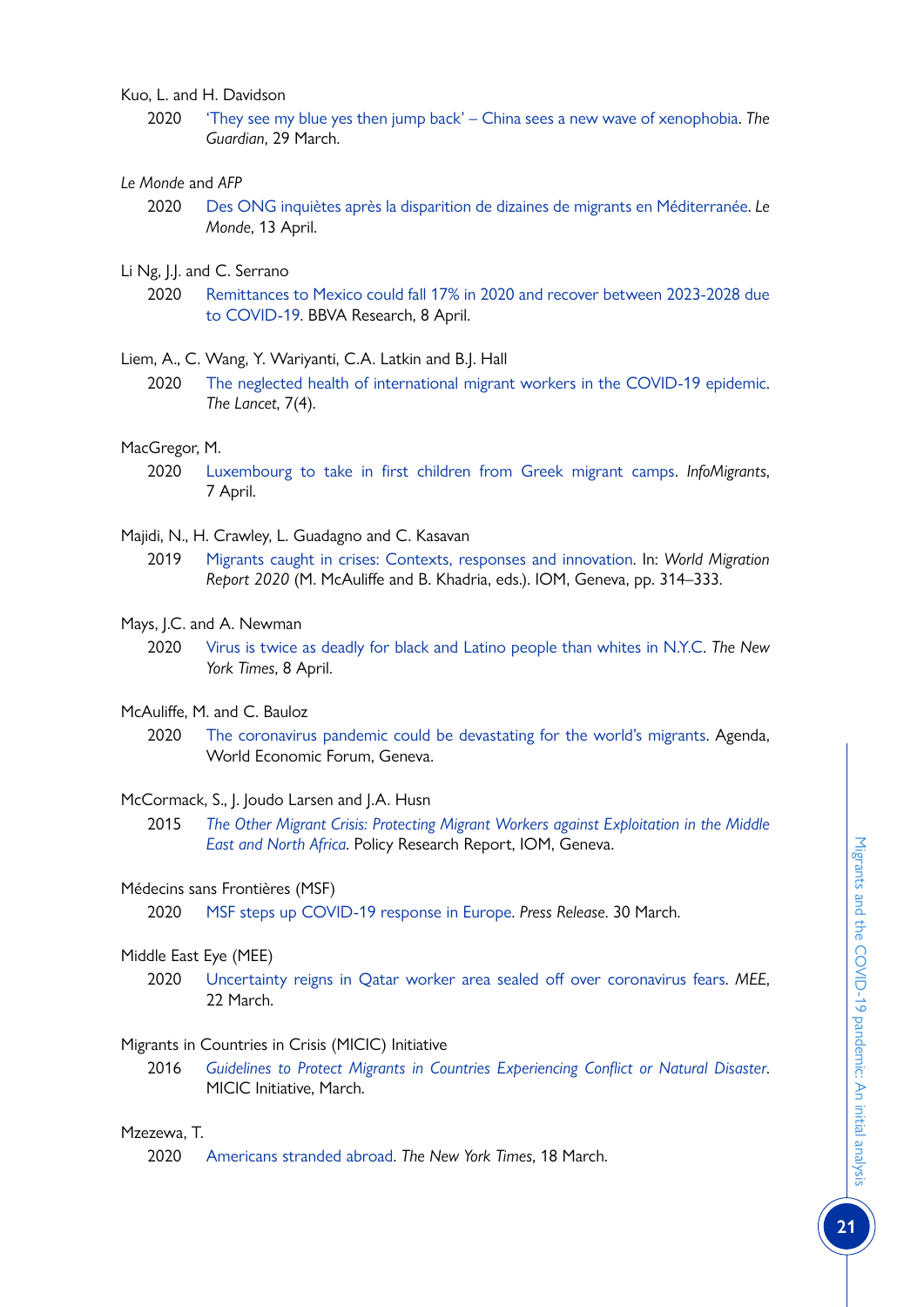#### Nachemson, A.

2020 [Fears of coronavirus catastrophe as Myanmar reports first death](http://www.aljazeera.com/news/2020/04/fears-coronavirus-catastrophe-myanmar-reports-death-200401073723812.html). *Aljazeera*, 1 April.

#### New Immigrant Community Empowerment (NICE)

2020 [COVID-19 update](https://www.nynice.org/). NICE, webpage.

#### New York City Department of Health

2020 [Coronavirus data by ZIP code](https://github.com/nychealth/coronavirus-data/blob/master/tests-by-zcta.csv). Webpage.

# New York state, Governor A.M. Cuomo

2020 [Amid ongoing COVID-19 pandemic, Governor Cuomo announces five new](https://www.governor.ny.gov/news/amid-ongoing-covid-19-pandemic-governor-cuomo-announces-five-new-covid-19-testing-facilities) [COVID-19 testing facilities in minority communities downstate](https://www.governor.ny.gov/news/amid-ongoing-covid-19-pandemic-governor-cuomo-announces-five-new-covid-19-testing-facilities). Governor's Press Office, 9 April.

#### Ng, E.

2020 [Low-paid migrant workers bear the worst of Singapore's second COVID-19 wave](https://www.peoplesworld.org/article/low-paid-migrant-workers-bear-the-worst-of-singapores-second-covid-19-wave/). *People's World*, 10 April.

#### Normile, D.

2020 [Coronavirus cases have dropped sharply in South Korea. What's the secret to its](http://www.sciencemag.org/news/2020/03/coronavirus-cases-have-dropped-sharply-south-korea-whats-secret-its-success) [success?](http://www.sciencemag.org/news/2020/03/coronavirus-cases-have-dropped-sharply-south-korea-whats-secret-its-success) *Science*, 17 March.

#### Nyein, N.

2020 [Thai border closures over COVID-19 spark Myanmar migrants return, health](http://www.irrawaddy.com/news/burma/thai-border-closures-covid-19-spark-myanmar-migrants-return-health-concerns.html) [concerns.](http://www.irrawaddy.com/news/burma/thai-border-closures-covid-19-spark-myanmar-migrants-return-health-concerns.html) *The Irrawaddy*, 23 March.

Office of the High Commissioner for Human Rights (OHCHR), International Organization for Migration (IOM), United Nations High Commissioner for Refugees (UNHCR) and World Health Organization (WHO)

2020 [The rights and health of refugees, migrants and stateless must be protected in](https://www.unhcr.org/news/press/2020/3/5e836f164/rights-health-refugees-migrants-stateless-must-protected-covid-19-response.html) [COVID-19 response](https://www.unhcr.org/news/press/2020/3/5e836f164/rights-health-refugees-migrants-stateless-must-protected-covid-19-response.html). *Joint Press Release*, 31 March.

Office of the High Commissioner for Human Rights (OHCHR) and World Health Organization

2020 *[COVID-19: Focus on Persons Deprived of their Liberty](https://www.iom.int/sites/default/files/our_work/ICP/IML/IML-Information-Note-Immigration-Detention-and-Non-Custodial-Measures.pdf)*. Interim Guidance, Inter-Agency Standing Committee, March.

#### Ontario, Ministry of Health

2020 [Ontario expands coverage for care: Enhanced health care coverage critical to](https://news.ontario.ca/mohltc/en/2020/03/ontario-expands-coverage-for-care.html) [support efforts to contain COVID-19.](https://news.ontario.ca/mohltc/en/2020/03/ontario-expands-coverage-for-care.html) *News Release*, 20 March.

#### Ordoñez, F.

2020 [White House seeks to lower farmworker pay to help agriculture industry](https://www.npr.org/2020/04/10/832076074/white-house-seeks-to-lower-farmworker-pay-to-help-agriculture-industry?t=1586835601647). *NPR*, 10 April.

Organization for Economic Co-Operation and Development (OECD)

n.d. *[Immigrants by Sector](https://stats.oecd.org/Index.aspx?DataSetCode=DIOC_SECTOR)*. OECD.Stat. Accessed 6 April 2020.

# Parkin Daniels, J. and T. Phillips

2020 [Venezuelans return home as coronavirus piles more misery on migrants.](https://www.theguardian.com/world/2020/apr/12/venezuelans-return-home-coronavirus-migrants) *The Guardian*, 12 April.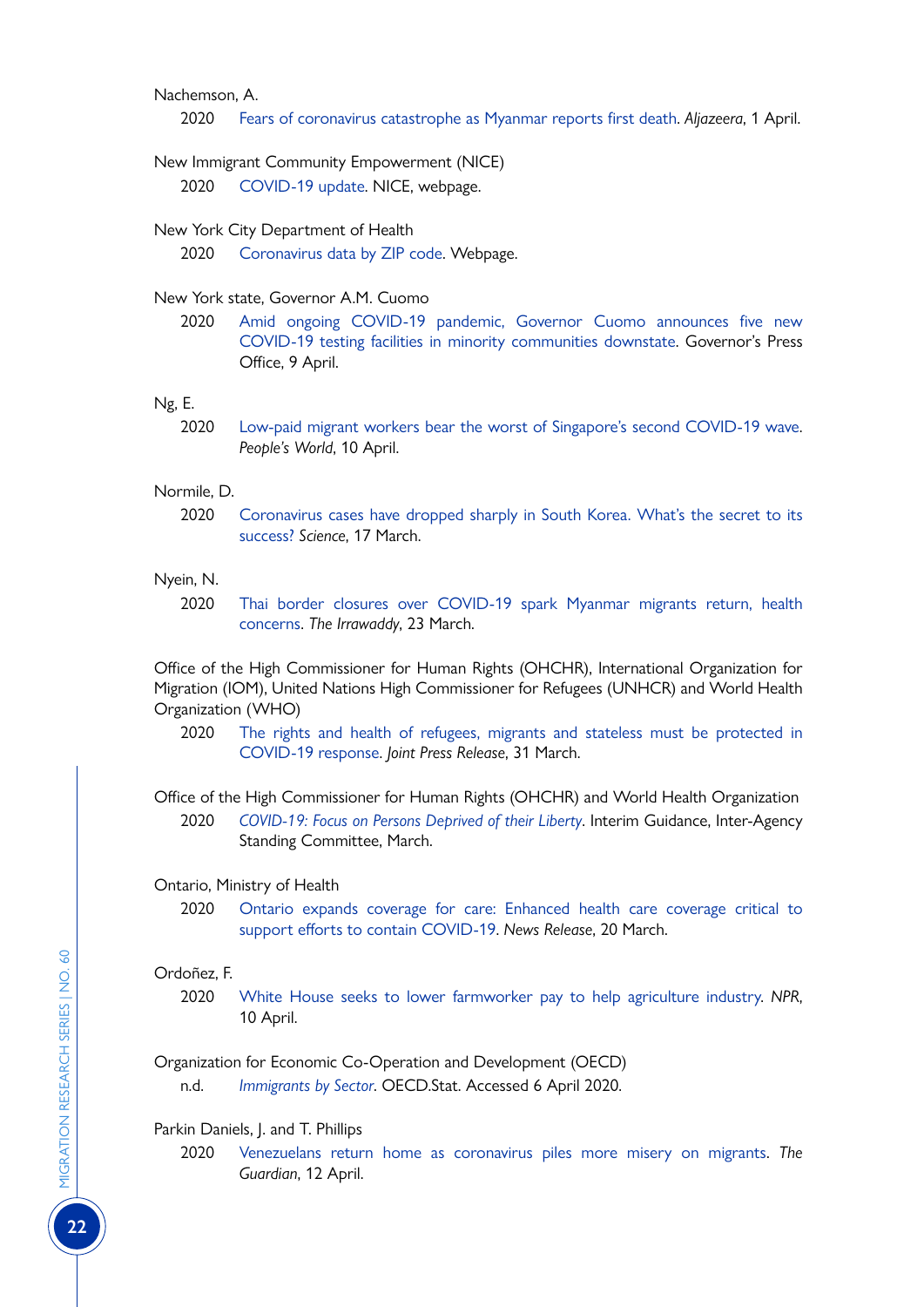# Pascual, J.

2020 [Mise à l'abris des migrants: 'Les gymnases ne sont pas des lieux appropriés'.](http://www.lemonde.fr/societe/article/2020/03/31/mise-a-l-abri-des-migrants-les-gymnases-ne-sont-pas-des-lieux-appropries_6035002_3224.html) *Le Monde*, 31 March.

#### Pattisson, P.

2020 [Covid-19 lockdown turns Qatar's largest migrant camp into 'virtual prison'.](http://www.theguardian.com/global-development/2020/mar/20/covid-19-lockdown-turns-qatars-largest-migrant-camp-into-virtual-prison) *The Guardian*, 20 March.

# Pokhrel, M. and S. Awale

2020 [Returnees may be taking coronavirus to rural Nepal.](file:///C:\Users\lguadagno\AppData\Local\Microsoft\Windows\INetCache\Content.Outlook\JCC3GST8\www.nepalitimes.com\here-now\returnees-may-be-taking-coronavirus-to-rural-nepal\) *Nepali Times*, 31 March.

#### Polchi, V.

2020 [Emergenza sanitaria, per molti Comuni vale la regola del 'prima gli italiani', meglio:](https://www.repubblica.it/solidarieta/immigrazione/2020/04/05/news/immigrati-253197709/) [del 'solo gli italiani'](https://www.repubblica.it/solidarieta/immigrazione/2020/04/05/news/immigrati-253197709/). *La Repubblica*, 5 April.

#### Quinley, C.

2020 [Coronavirus lockdown leaves migrant workers stranded in Thailand](http://www.aljazeera.com/news/2020/03/coronavirus-lockdown-leaves-migrant-workers-stranded-thailand-200328060111830.html). *Aljazeera*, 30 March.

#### *Reuters*

- 2020a [Rohingya, UN step up efforts to get Malaysia refugees screened for virus](http://www.malaysiakini.com/news/515706). *Malaysiakini*, 20 March.
- 2020b [Portugal to treat migrants as residents during coronavirus crisis.](https://uk.reuters.com/article/uk-health-coronavirus-portugal/portugal-to-treat-migrants-as-residents-during-coronavirus-crisis-idUKKBN21F0MC?fbclid=IwAR3djMT5CXhqPnyiH5isFBFYX2GDgV5psWKBXvX07xbN_ywlSyqmQJzgE7E) *Reuters*, 28 March.

#### Samuels, B.

2020 [Trump says undocumented immigrants can get tested for coronavirus without fear](https://thehill.com/homenews/administration/488940-trump-says-undocumented-immigrants-can-get-tested-for-coronavirus) [of deportation](https://thehill.com/homenews/administration/488940-trump-says-undocumented-immigrants-can-get-tested-for-coronavirus). *The Hill*, 22 March.

# Sanderson, D.

2020 [Coronavirus: Having fled crisis before, displaced people living in Africa's cities are](https://www.kaldorcentre.unsw.edu.au/publication/coronavirus-having-fled-crisis-displaced-people-living-africa%E2%80%99s-cities-are-especially) [especially at risk.](https://www.kaldorcentre.unsw.edu.au/publication/coronavirus-having-fled-crisis-displaced-people-living-africa%E2%80%99s-cities-are-especially) Andre & Renata Kaldor Centre for International Refugee Law, 7 April.

#### Siddique, H.

2020 [UK Government urged to investigate coronavirus deaths of BAME doctors](https://www.theguardian.com/society/2020/apr/10/uk-coronavirus-deaths-bame-doctors-bma). *The Guardian*, 10 April.

#### Skeldon, R.

2018 [International migration, internal migration, mobility and urbanization: Towards more](https://publications.iom.int/books/mrs-no-53-international-migration-internal-migration-mobility) [integrated approaches.](https://publications.iom.int/books/mrs-no-53-international-migration-internal-migration-mobility) *Migration Research Series* No. 53, IOM, Geneva.

# Sobecki, N.

2020 [In Nairobi, quarantine is a luxury few can afford](https://www.nationalgeographic.com/history/2020/04/nairobi-coronavirus-quarantine-luxury-few-afford/). *National Geographic*, 10 April.

# Spinney, L.

2020 [Fears of catastrophe as Greece puts migrant camps into lockdown](http://www.theguardian.com/global-development/2020/mar/21/fears-catastrophe-greece-migrant-camps-lockdown-coronavirus). *The Guardian*, 21 March.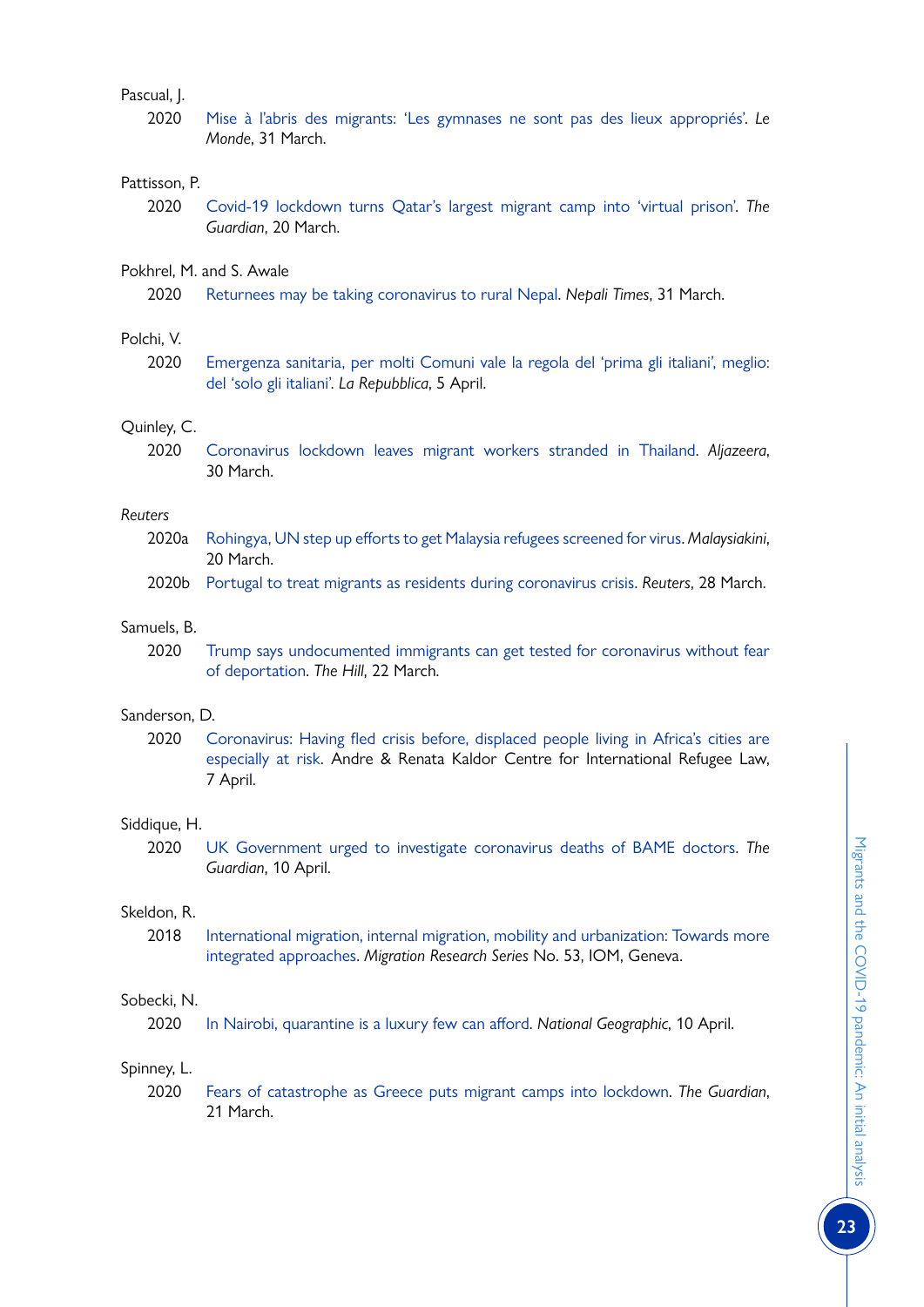#### Taylor, D.

2020 [Million undocumented migrants could go hungry, say charities](http://www.theguardian.com/world/2020/mar/23/million-undocumented-migrants-could-go-hungry-say-charities). *The Guardian*, 23 March.

#### *The Jakarta Post*

2020 [COVID-19: Indonesia steps up measures to anticipate influx of migrant workers](http://www.thejakartapost.com/news/2020/03/31/covid-19-indonesia-steps-up-measures-to-anticipate-influx-of-migrant-workers-returning-home.html) [returning home](http://www.thejakartapost.com/news/2020/03/31/covid-19-indonesia-steps-up-measures-to-anticipate-influx-of-migrant-workers-returning-home.html). *The Jakarta Post*, 31 March.

# Tondo, L.

2020 [Bosnia crams thousands of migrants into tent camp to 'halt Covid-19 spread'](http://www.theguardian.com/global-development/2020/mar/27/bosnia-crams-thousands-of-migrants-into-tent-camp-to-halt-covid-19-spread). *The Guardian*, 27 March.

#### United Kingdom Home Office

2020 [Coronavirus \(COVID-19\): Advice for UK visa applicants and temporary UK residents](http://www.gov.uk/guidance/coronavirus-covid-19-advice-for-uk-visa-applicants-and-temporary-uk-residents#helpline). Webpage.

#### United Nations Children's Fund (UNICEF)

2020 [Quick guide to avoiding coronavirus-related stigma](http://www.unicef.org/wca/guide-against-coronavirus-stigma). Webpage, 20 March.

- United Nations Department of Economic and Social Affairs (UN DESA)
	- 2019a *[World Population Prospects 2019](https://population.un.org/wpp/)*, Online edition. Rev. 1. Webpage.
	- 2019b *[International Migrant Stock 2019](https://population.un.org/wpp/)*, United Nations database, POP/DB/MIG/Stock/ Rev.2019.

United Nations High Commissioner for Refugees (UNHCR)

- 2020a [Libya: Humanitarian crisis worsening amid deepening conflict and COVID-19 threat](https://www.unhcr.org/news/briefing/2020/4/5e86f2cc4/libya-humanitarian-crisis-worsening-amid-deepening-conflict-covid-19-threat.html). UNHCR briefing stories, 3 April.
- 2020b *[Key Legal Considerations on Access to Territory for Persons in Need of International](http://www.refworld.org/docid/5e7132834.html) [Protection in the Context of the COVID-19 Response](http://www.refworld.org/docid/5e7132834.html)*. UNHCR, 16 March.

#### United States Census

2018 [American Community Survey.](https://www.census.gov/programs-surveys/acs) Webpage.

#### United States Department of Labour, Bureau of Labor Statistics

2020 [The employment situation.](https://www.bls.gov/news.release/pdf/empsit.pdf) News release, March.

#### University of Maryland School of Medicine

2017 [Nearly half of US medical care comes from emergency rooms: Figure are even](https://www.sciencedaily.com/releases/2017/10/171017091849.htm) [higher for minorities and women.](https://www.sciencedaily.com/releases/2017/10/171017091849.htm) *ScienceDaily*, 17 October.

# Van Durme, C.

2017 ['Firewall': A tool for safeguarding fundamental rights of undocumented migrants](https://picum.org/firewall-tool-safeguarding-fundamental-rights-undocumented-migrants/). Platform for International Cooperation on Undocumented Migrants, 19 December.

#### Vargas-Silva, C.

2019 [The fiscal impact of immigration in the UK](https://migrationobservatory.ox.ac.uk/resources/briefings/the-fiscal-impact-of-immigration-in-the-uk/). Briefings, The Migration Observatory, University of Oxford, Oxford.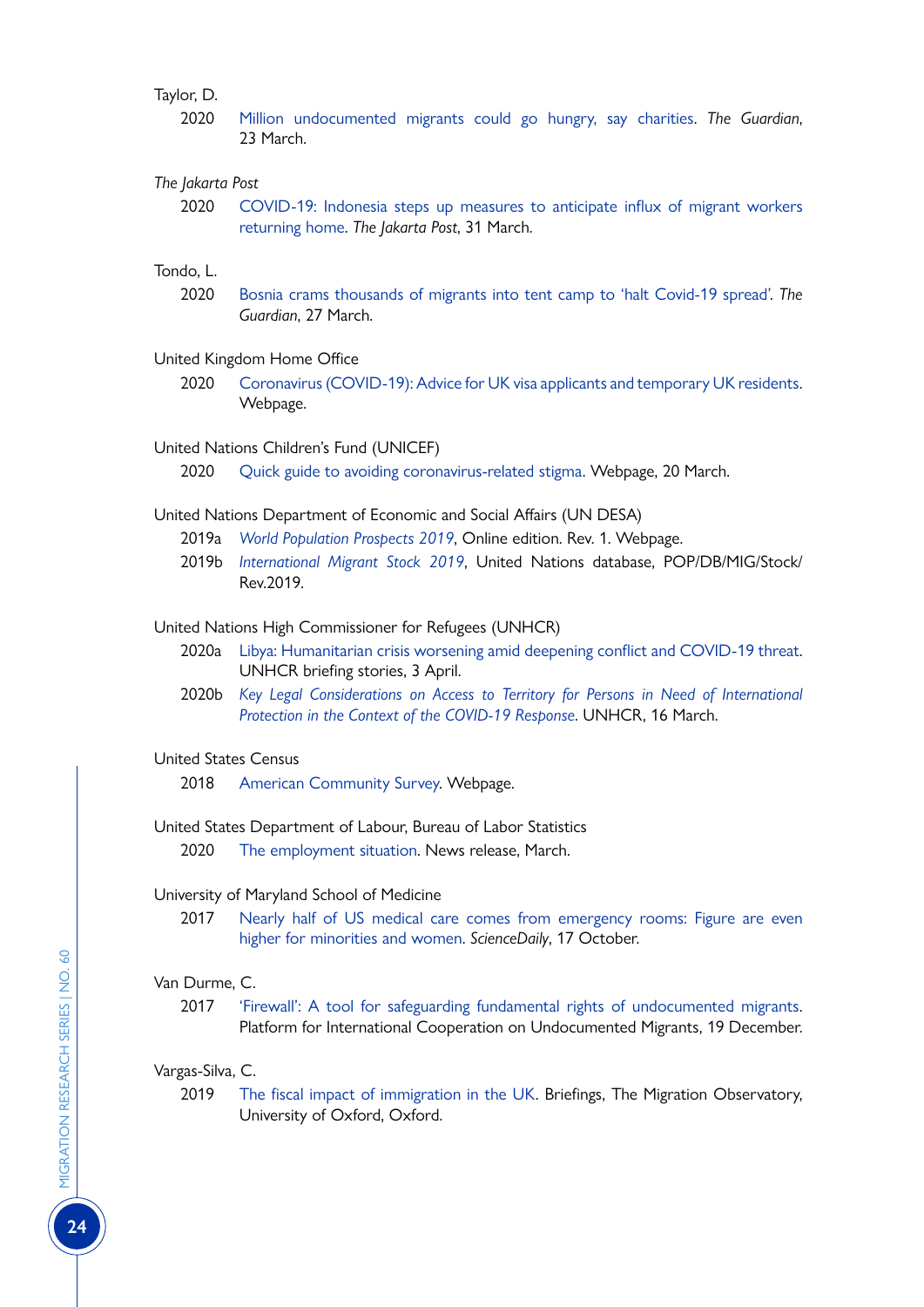Vearey, J., C. Hui and K. Wickramage

2019 [Migration and health: Current issues, governance and knowledge gaps.](https://publications.iom.int/books/world-migration-report-2020-chapter-7) In: *World Migration Report 2020* (M. McAuliffe and B. Khadria, eds.). IOM, Geneva, pp. 212– 232.

#### Wallis, E.

2020 [Which migrant services in Europe are suspended or reduced due to COVID-19?](http://www.infomigrants.net/en/post/23524/which-migrant-services-in-europe-are-suspended-or-reduced-due-to-covid-19) *InfoMigrants*, 18 March.

#### Welsh, T.

2020 [To stop COVID-19 spread, Colombia halves Venezuela response services](http://www.devex.com/news/to-stop-covid-19-spread-colombia-halves-venezuela-response-services-96780). *Devex*, 17 March.

#### White, A.R.

2020 [Historical linkages: Epidemic threat, economic risk, and xenophobia.](https://www.thelancet.com/journals/lancet/article/PIIS0140-6736(20)30737-6/fulltext) *The Lancet*, 27 March.

# Win, T.L.

2020 [Help for Italy's refugees and migrants withers with virus lockdown.](http://www.reuters.com/article/us-health-coronavirus-italy-refugees/help-for-italys-refugees-and-migrants-withers-with-virus-lockdown-idUSKBN20X2FG) *Reuters*, 10 March.

#### Won Sonn, J.

2020 [Coronavirus: South Korea's success in controlling disease is due to its acceptance of](https://theconversation.com/coronavirus-south-koreas-success-in-controlling-disease-is-due-to-its-acceptance-of-surveillance-134068) [surveillance](https://theconversation.com/coronavirus-south-koreas-success-in-controlling-disease-is-due-to-its-acceptance-of-surveillance-134068). *The Conversation*, 19 March.

#### World Health Organization (WHO)

2020 *[Coronavirus Disease 2019 \(COVID-19\): Situation Report – 35](https://www.who.int/docs/default-source/coronaviruse/situation-reports/20200224-sitrep-35-covid-19.pdf?sfvrsn=1ac4218d_2).* 24 February.

# World Health Organization (WHO), Europe

2020 *[Interim Guidance for Refugee and Migrant Health in Relation to COVID-19 in the WHO](http://www.euro.who.int/__data/assets/pdf_file/0008/434978/Interim-guidance-refugee-and-migrant-health-COVID-19.pdf?ua=1) [European Region](http://www.euro.who.int/__data/assets/pdf_file/0008/434978/Interim-guidance-refugee-and-migrant-health-COVID-19.pdf?ua=1)*. WHO Europe, 25 March.

#### Yayboke, E.

2020 [Five ways COVID-19 is changing global migration.](http://www.csis.org/analysis/five-ways-covid-19-changing-global-migration) Centre for Strategic & International Studies, 25 March.

#### York, G.

2020 [Coronavirus triggers xenophobia in some African countries](http://www.theglobeandmail.com/world/article-coronavirus-triggers-xenophobia-in-some-african-countries/). *The Globe and Mail*, 19 March.

#### 24 heures

2020 [Coronavirus: Légumes en rade faute de saisonniers.](https://www.24heures.ch/monde/coronavirus-legumes-rade-saisonniers/story/18296773) *24 heure*s, 25 March.